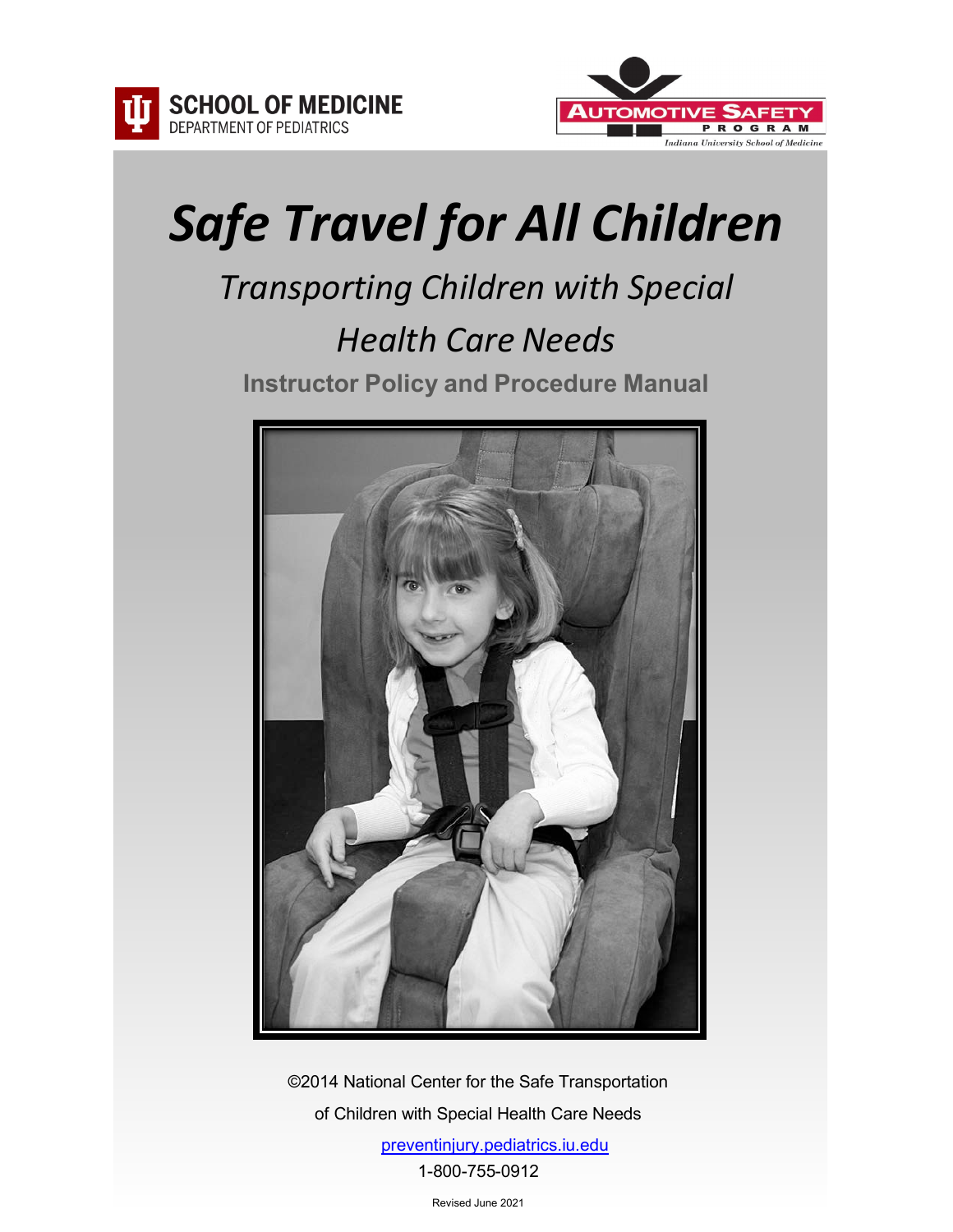# Table of Contents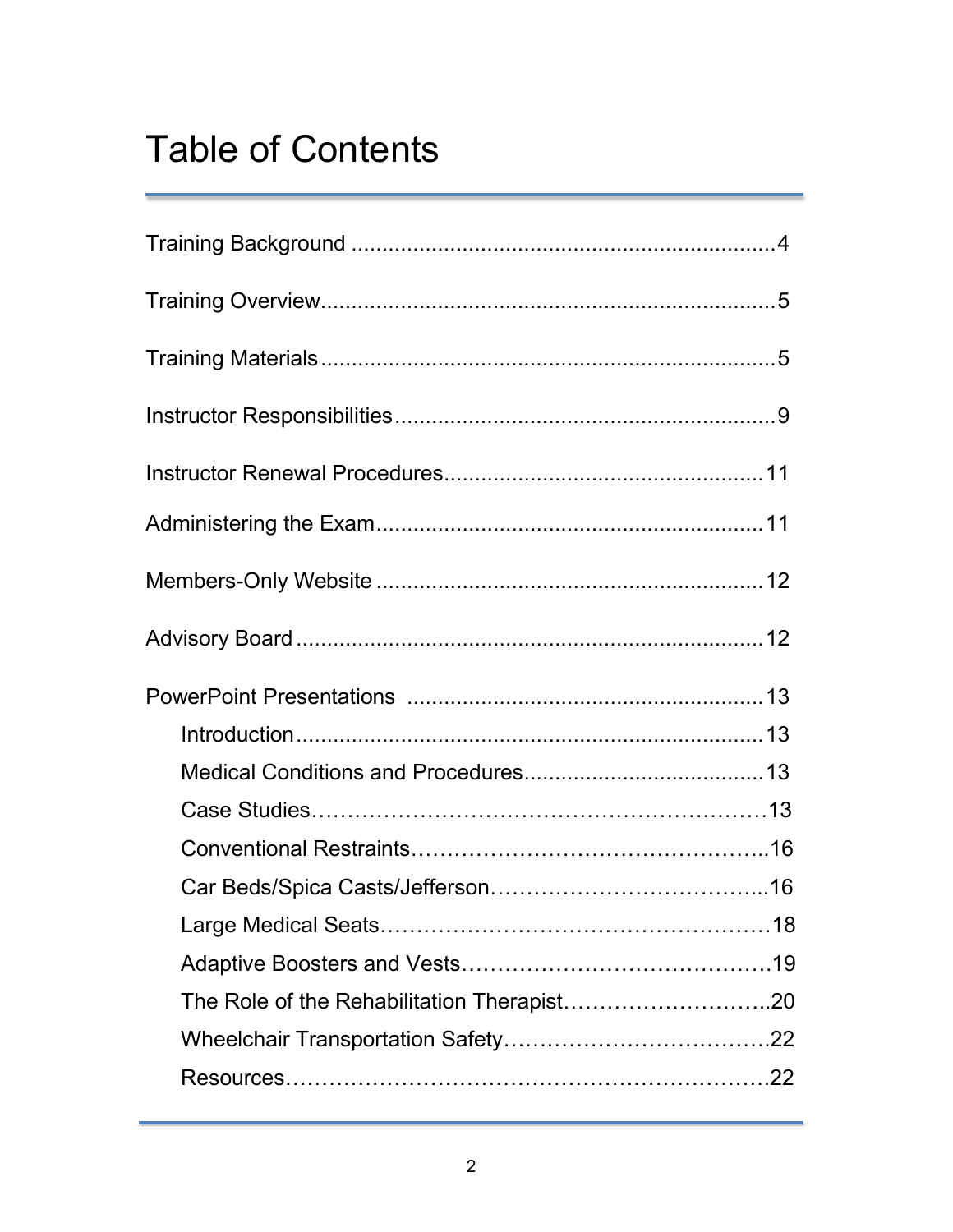Please direct any questions or comments concerning this content to:

The National Center for the Safe Transportation of Children with Special Health Care Needs

> Fesler Hall, Room 207 1130 W. Michigan St. Indianapolis, IN 46202

1-800-755-0912 [preventinjury.pediatrics.iu.edu](https://preventinjury.pediatrics.iu.edu/)

The authors would like to thank Angelica Baker, Ann Brunzell, Tammy Franks, Sarah Haverstick and Cynthia Ruggles for reviewing the *Safe Travel for All Children* curriculum and providing insight to improve the training and materials.

Funding for this curriculum was provided by the National Highway Traffic Safety Administration and the National Safety Council. The views contained in this document are those of the authors and not necessarily those of the National Highway Traffic Safety Administration.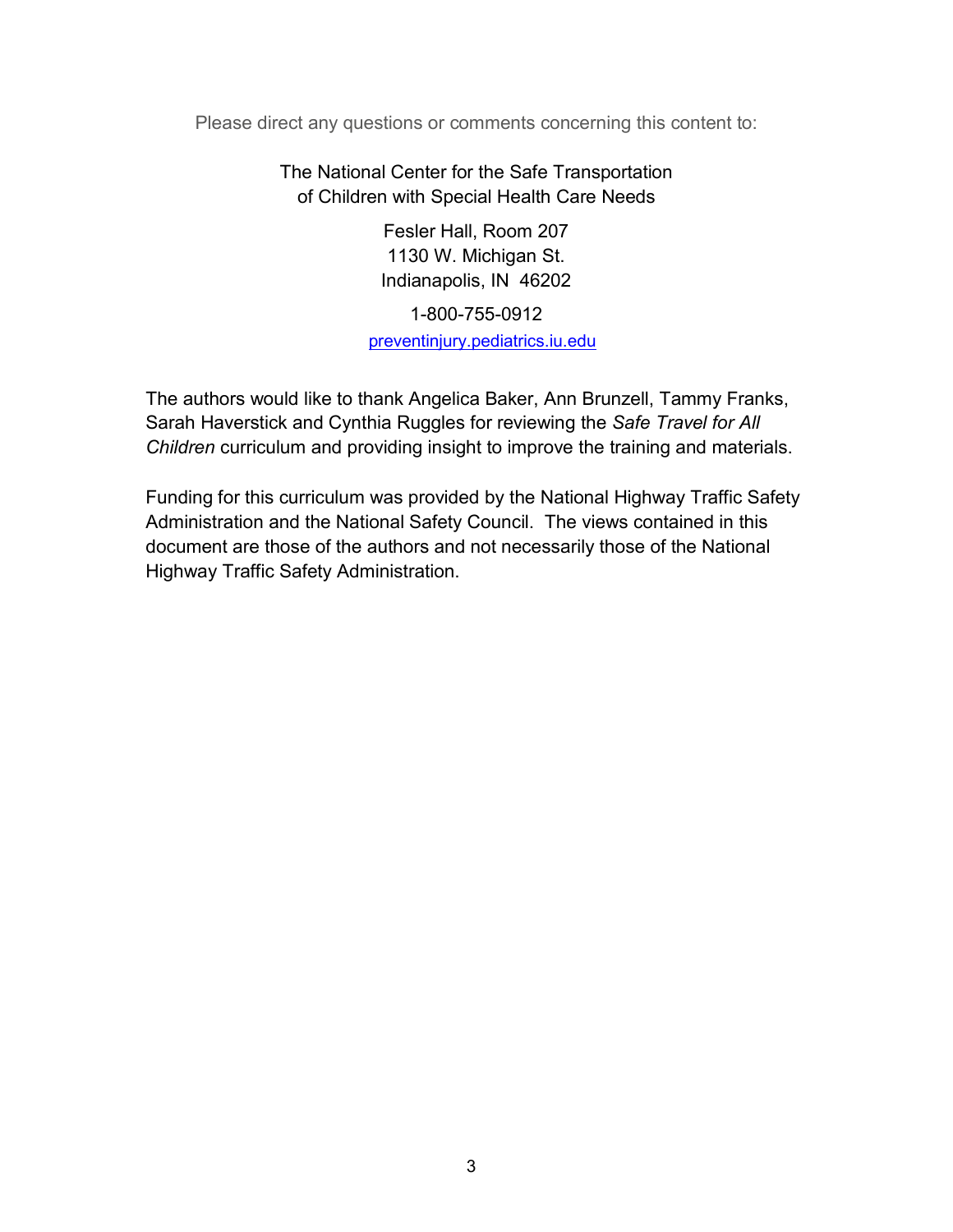# **Training Background and National Center for the Safe Transportation of Children with Special Health Care Needs**

*Safe Travel for All Children: Transporting Children with Special Health Care Needs* was developed in 2000 by the Automotive Safety Program, which is based at Riley Hospital for Children at Indiana University Health and the Indiana University School of Medicine, Indianapolis, Indiana. Under the direction of developmental pediatrician Dr. Marilyn J. Bull, the Automotive Safety Program has long been considered a pioneer in the field of special needs transportation.

In 2004, the National Center for the Safe Transportation of Children with Special Health Care Needs was established by the Automotive Safety Program with funding provided by the National Highway Traffic Safety Administration. The National Center serves as a resource for families, health care professionals, transportation providers, and child passenger safety advocates to address the unique challenges associated with transporting children with disabilities.

The National Center employs an occupational therapist trained to identify the appropriate adaptive child restraint required for a broad range of health conditions. The occupational therapist is also certified as a child passenger safety technician so that they can provide instruction to families on correct installation of specialized restraints in vehicles. National Center staff members are available to resolve issues associated with the transportation of children with special health care needs via a tollfree hotline (1-800-755-0912) from which they receive calls from across the country. National Center staff members are active in their local communities promoting child passenger safety and frequently conduct presentations and workshops across the country to educate professionals about the safe transportation of children with special health care needs.

The National Center actively participates in research to guide best practice recommendations for pediatric occupant protection. The National Center posts completed research on its website [\(preventinjury.pediatrics.iu.edu\)](https://preventinjury.pediatrics.iu.edu/) regularly to serve as a resource for health professionals and child passenger safety technicians.

> Contact information: National Center for the Safe Transportation of Children with Special Health Care Needs Fesler Hall, Room 207, 1130 W. Michigan Street Indianapolis, IN 46202 1-800-755-0912 317-274-6710 (Fax) [preventinjury.pediatrics.iu.edu](https://preventinjury.pediatrics.iu.edu/)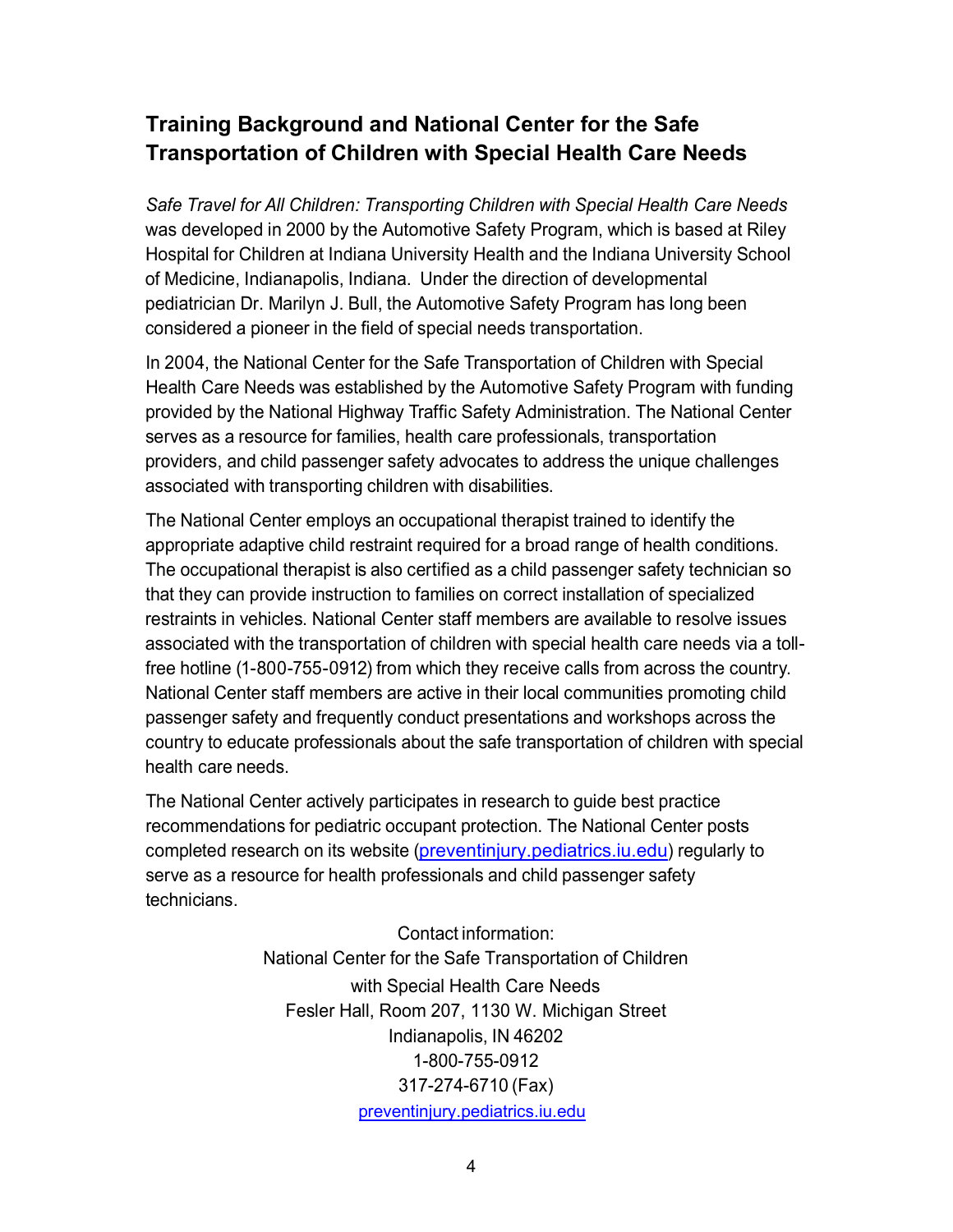# <span id="page-4-0"></span>**Training Overview**

The purpose of this training is to address issues related to transporting children with special health care needs. It is designed to serve as an enrichment course for child passenger safety technicians (CPSTs) who have successfully completed the standardized National Highway Traffic Safety Administration (NHTSA) training and are interested in learning more about adaptive/specialized transportation.

The training lasts approximately two days. It combines classroom-style presentations with hands-on exercises using specialized restraints. The training includes proficiency check-offs to evaluate the student's skill with use and installation of specialized restraints, family visits and a written exam (Participants are required to pass with 84% accuracy.). Unlike the standardized child passenger safety technician training, participants are not eligible for certification through Safe Kids Worldwide or any other agency. The 'Special Needs' training can be added to a CPST's profile on the **cert safekids.org** website following successful completion of this training and completing the Release of Information form.

*Safe Travel for All Children* is an enrichment course with 11.5 CEUs toward CPST recertification.

# <span id="page-4-1"></span>**Training Materials**

The training materials are all available at [preventinjury.pediatrics.iu.edu.](https://preventinjury.pediatrics.iu.edu/) The training materials consists of an Instructor Policy and Procedure Manual, PowerPoint presentations covering the lecture content of the training, a Participant Manual, and all necessary forms to teach the class. The training materials are described in more depth below:

The **Instructor Policy and Procedure Manual** contains information to assist in teaching the course and reviews instructor renewal requirements; a general overview of course and instructor requirements; and suggestions for teaching the course and implementing exercises.

The Instructor Manual also includes a brief segment on each PowerPoint presentation, which includes the following:

- **Overview:** Provides a brief summary of the PowerPoint content.
- **Length:** Provides an approximate amount of time it will take to complete the PowerPoint and accompanying exercises.
- **Materials:** Lists equipment and teaching aids that are recommended to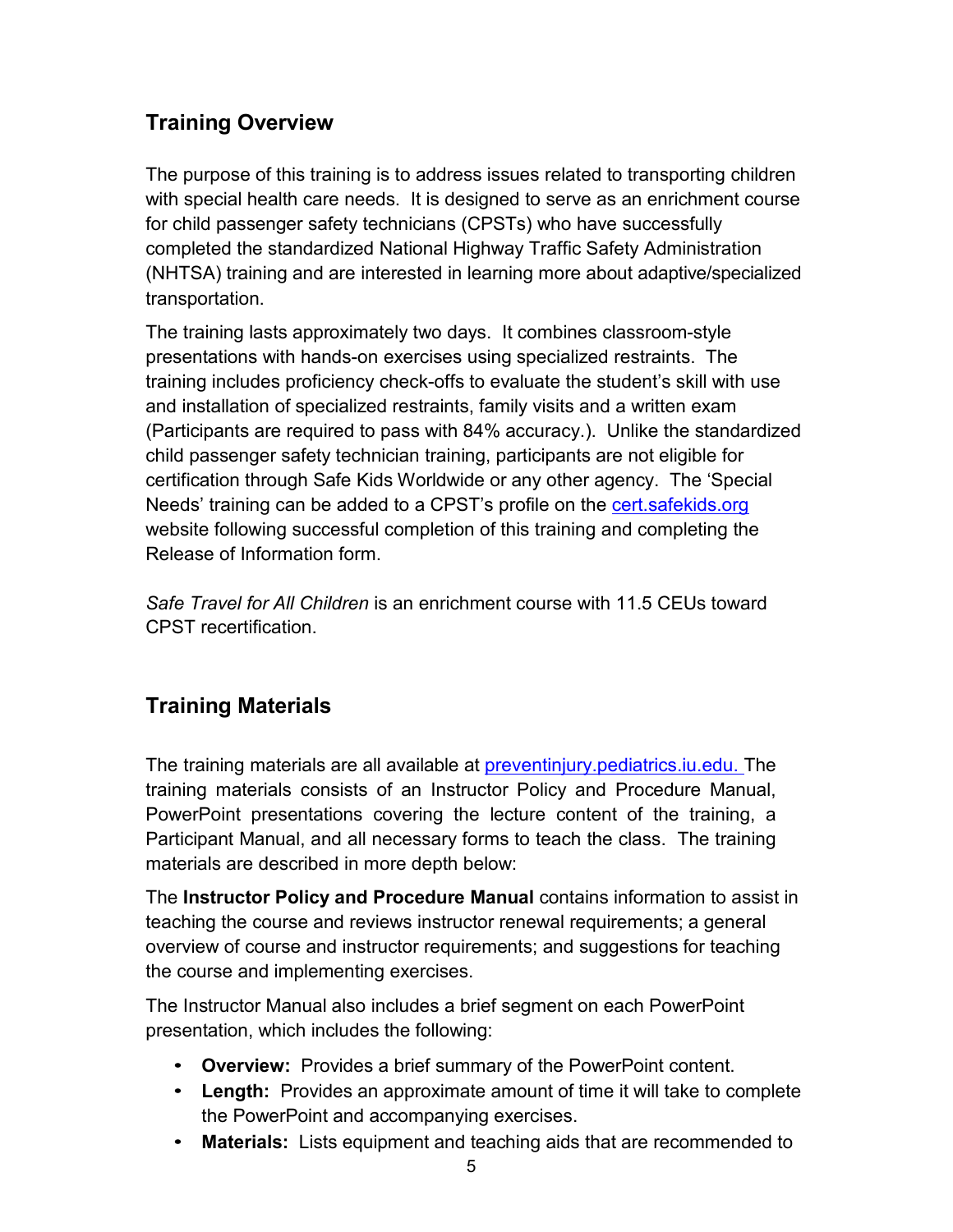instruct the lesson.

• **Exercises:** Indicates if hands-on exercises are required as part of the lesson and directions for implementation.

The **PowerPoint** presentations are used to present the lecture material. There are a total of ten (10) PowerPoint presentations:

- Introduction
- Medical Conditions and Procedures
- Case Studies
- Conventional Restraints
- Car Beds/Spica/Jefferson
- Large Medical Seats
- Adaptive Boosters and Vests
- The Role of the Rehabilitation Therapist
- Wheelchair Transportation Safety
- Resources

Read the comments in the notes view of the slides for details about the information in the slides.

The PowerPoints are frequently updated with minor changes. When changes occur to the PowerPoints, you will be notified and can obtain the revised slides from the Member's-Only section of [preventinjury.pediatrics.iu.edu](https://preventinjury.pediatrics.iu.edu/) under Adaptive Needs. (For more information, read **Instructor's Responsibilities**.)

It may be helpful to print out the PowerPoint slides and provide participants with a handout of the slides with three (3) slides to a page so that participants have a place to write notes.

The **Participant Manual** is intended to serve as a resource manual for participants. This manual deals with general concepts and categories of restraints instead of specific details about restraints.

Instructors should read the Participant Manual to familiarize themselves with its content.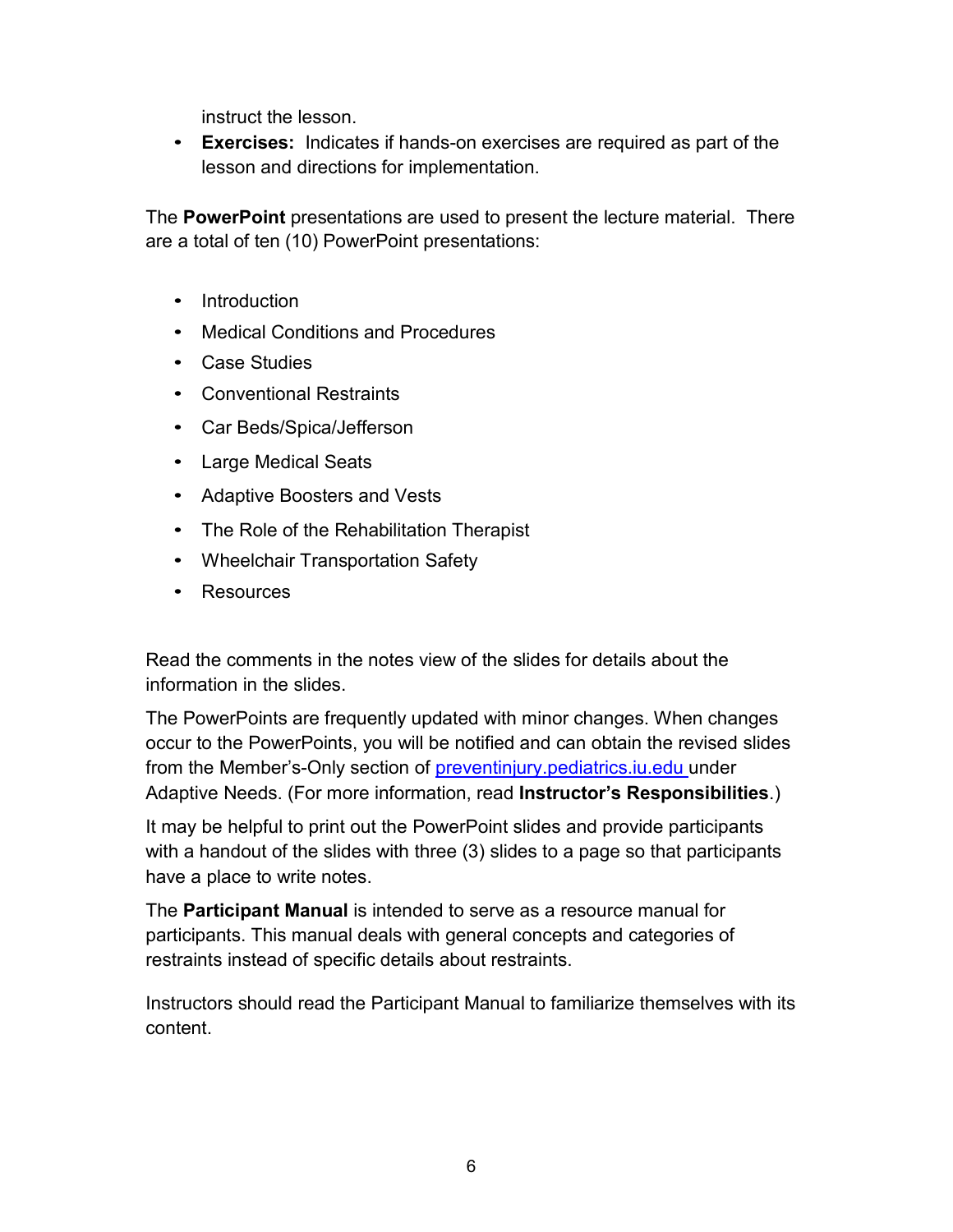# **The Supporting Course Materials**

**(available on the Member's-Only/Instructor website)**

- [Handling Requests to Teach](https://preventinjury.pediatrics.iu.edu/wp-content/uploads/2019/12/Handling-Requests-to-Teach.pdf)
- [Roles and Responsibilities](https://preventinjury.pediatrics.iu.edu/wp-content/uploads/2021/05/Roles-and-Responsbilities-for-Course-Sponsor-and-Lead-Instructor.pdf)
- [Preparation Checklist](https://preventinjury.pediatrics.iu.edu/wp-content/uploads/2021/03/Preparation-Checklist.pdf)
- [Course Registration](https://preventinjury.pediatrics.iu.edu/wp-content/uploads/2020/08/Course-Registration.pdf) / [Course Registration \(fillable pdf\)](https://preventinjury.pediatrics.iu.edu/wp-content/uploads/2021/05/Course-Registration-Fillable.pdf)
- [Sample Participant Application](https://preventinjury.pediatrics.iu.edu/wp-content/uploads/2019/12/Sample-Participant-Application.pdf)
- [Sample Agenda](https://preventinjury.pediatrics.iu.edu/wp-content/uploads/2021/05/Sample-Agenda.pdf)

#### **PowerPoint Presentations**

- [Introduction](https://preventinjury.pediatrics.iu.edu/wp-content/uploads/2021/05/2021-STAC-Introduction.pptx)
- [Medical Conditions](https://preventinjury.pediatrics.iu.edu/wp-content/uploads/2021/05/2021-STAC-Medical-Conditions-and-Procedures.pptx)
- [Case Studies](https://preventinjury.pediatrics.iu.edu/wp-content/uploads/2021/05/2021-STAC-Case-Studies-Discussion.pptx)
- [Conventional Restraint Options](https://preventinjury.pediatrics.iu.edu/wp-content/uploads/2021/05/2021-STAC-Conventional.pptx)
- [Car Beds/Spica/Jefferson](https://preventinjury.pediatrics.iu.edu/wp-content/uploads/2021/05/2021-STAC-Car-Beds.Spica_.Jefferson.pptx)
- [Large Medical Seats](https://preventinjury.pediatrics.iu.edu/wp-content/uploads/2021/05/2021-STAC-Large-Medical-Seats.pptx)
- [Adaptive Boosters and Vests](https://preventinjury.pediatrics.iu.edu/wp-content/uploads/2021/05/2021-STAC-Adaptive-Boosters-and-Vests.pptx)
- [Rehab Therapist Role](https://preventinjury.pediatrics.iu.edu/wp-content/uploads/2021/05/2021-STAC-Rehab-Therapist-Role.pptx)
- [Wheelchairs](https://preventinjury.pediatrics.iu.edu/wp-content/uploads/2021/05/2021-STAC-Wheelchairs.pptx)
- [Resources](https://preventinjury.pediatrics.iu.edu/wp-content/uploads/2021/05/2021-STAC-Resources.pptx)

#### **Release of Information Form for SafeKids Certification Website**

• [Release of Information](https://preventinjury.pediatrics.iu.edu/wp-content/uploads/2019/12/Release-of-Information-Form.pdf)

#### **Manuals**

- [Participant Manual](https://preventinjury.pediatrics.iu.edu/wp-content/uploads/2019/12/Participant-Manual.pdf)
- [Instructor Manual](https://preventinjury.pediatrics.iu.edu/wp-content/uploads/2019/12/Instructor-Manual.pdf)

#### **Case Study Exercise Handouts**

- [DDH](https://preventinjury.pediatrics.iu.edu/wp-content/uploads/2018/09/DDH.pdf)
- [Halo](https://preventinjury.pediatrics.iu.edu/wp-content/uploads/2018/09/Halo.pdf)
- [Omphalocele](https://preventinjury.pediatrics.iu.edu/wp-content/uploads/2018/09/Omphalocele.pdf)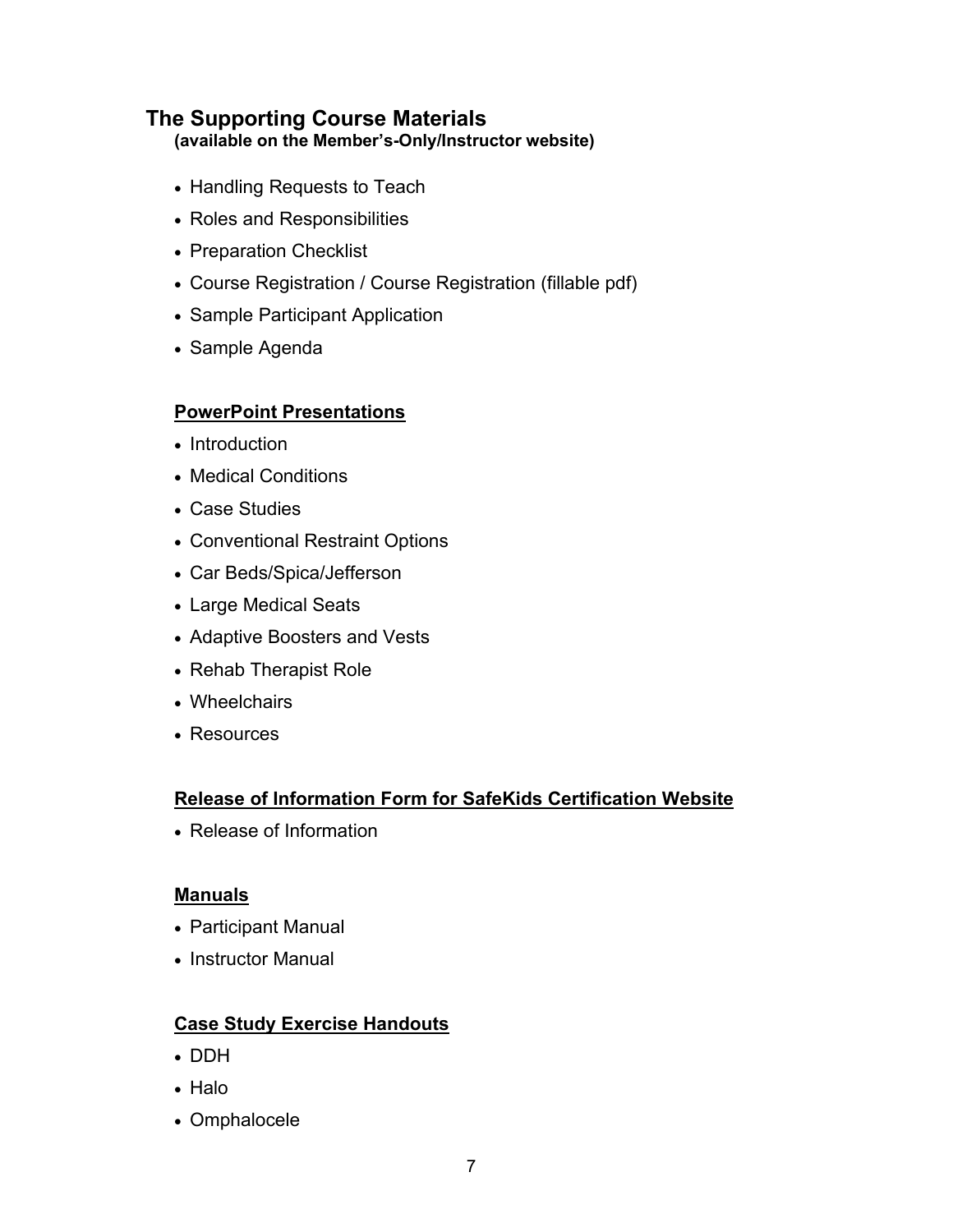- [Fragile X](https://preventinjury.pediatrics.iu.edu/wp-content/uploads/2018/09/Fragile-X-Syndrome.pdf)
- [SMA](https://preventinjury.pediatrics.iu.edu/wp-content/uploads/2018/09/SMA.pdf)

#### **Rehab Therapist Forms**

- [Sample Letter of Medical Necessity](https://preventinjury.pediatrics.iu.edu/wp-content/uploads/2019/12/Sample-LMN-for-Roosevelt.pdf)
- [Sample OT Car Seat Evaluation Form](https://preventinjury.pediatrics.iu.edu/wp-content/uploads/2020/10/OT-adaptive-car-seat-evaluation.pdf)
- Sample OT Car Seat Delivery Form

#### **Exam**

- [Exam](https://preventinjury.pediatrics.iu.edu/wp-content/uploads/2019/12/Exam.pdf)
- [Exam Key](https://preventinjury.pediatrics.iu.edu/wp-content/uploads/2021/04/Exam-Contact-Info.docx) (currently available via email request)

#### **Participant Positioning/Installation Check-Off Forms**

- [Car Beds and Wallenberg](https://preventinjury.pediatrics.iu.edu/wp-content/uploads/2020/10/Car-Beds-Wallenberg-Check-Off.pdf)
- [Large Medical Seats](https://preventinjury.pediatrics.iu.edu/wp-content/uploads/2020/10/Large-Medical-Seat-Check-Off.pdf)
- [Vests and BPB](https://preventinjury.pediatrics.iu.edu/wp-content/uploads/2020/10/Vests-BPB-Check-Off.pdf)

#### **Instructor Positioning/Installation Check-Off Keys**

- [Car Beds and Wallenberg Key](https://preventinjury.pediatrics.iu.edu/wp-content/uploads/2020/10/Car-Beds-Wally-Check-Off-Key.pdf)
- Large [Medical Seats Key](https://preventinjury.pediatrics.iu.edu/wp-content/uploads/2020/10/Large-Medical-Seat-Check-Off-Key.pdf)
- [Vests and BPB Key](https://preventinjury.pediatrics.iu.edu/wp-content/uploads/2020/10/Vests-BPB-Check-Off-Key.pdf)

# **OT Evaluation/Delivery Videos (to be used if Family Visits are not available)**

- [Daisy Evaluation](https://preventinjury.pediatrics.iu.edu/wp-content/uploads/media2020/OT-Eval-Daisy.mp4)
- [Alexi Evaluation](https://preventinjury.pediatrics.iu.edu/wp-content/uploads/media2020/OT-Eval-Alexi.mp4)
- [Anna Delivery](https://preventinjury.pediatrics.iu.edu/wp-content/uploads/media2020/Eval-Delivery-Anna.mp4)

#### **Course Evaluation**

• [Course Evaluation](https://preventinjury.pediatrics.iu.edu/wp-content/uploads/2019/12/Course-Evaluation.pdf)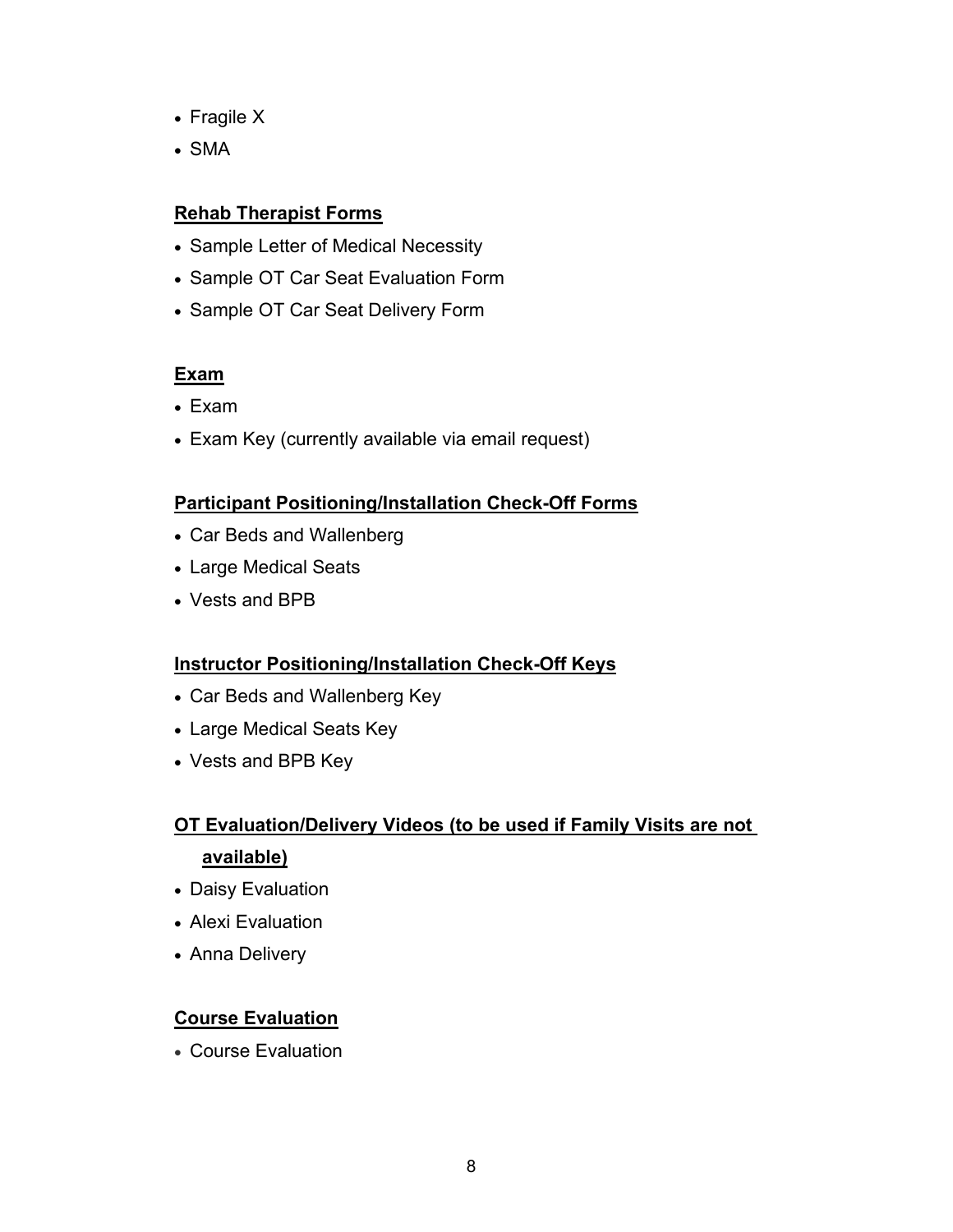- Brochures are available free of charge at [https://preventinjury.pediatrics.iu.edu/brochures/.](https://preventinjury.pediatrics.iu.edu/brochures/)
- **Instructors may add other resource materials, as long as the information is consistent with the** *Safe Travel for All Children*  **curriculum. Examples include the** *Safe Ride News* **facts sheets, American Academy of Pediatrics' policy statements and lists of local resources.**
- A certificate of completion should be given to all participants who participate in the entire course and pass the exam with at least 84% accuracy.

Instructors should have copies of manufacturer's instruction manuals on site for the adaptive/specialized restraints available. Providing participants with their own hard copies of the instruction manuals is optional. Most instruction manuals can be downloaded from the manufacturers' websites. Those instructions can be loaded on a flash drive, burned to a CD or DVD, etc. for participants as needed. Child restraint manufacturers' instructions can also be purchased from SafetyBeltSafe U.S.A. at [www.carseat.org](http://www.carseat.org/) or 310-222-6860.

#### <span id="page-8-0"></span>**Instructor Responsibilities**

- **A.** Instructors are required to register upcoming training sessions with the National Center for the Safe Transportation of Children with Special Health Care Needs by completing the "Course Registration Form," and can be downloaded from the Member's-Only section [of](http://www.preventinjury.org/)  [preventinjury.pediatrics.iu.edu.](https://preventinjury.pediatrics.iu.edu/) Please fax, e-mail or mail completed forms to the National Center at least six weeks before the training. Training dates, registration information and contact information will be posted on the [preventinjury.pediatrics.iu.edu](https://preventinjury.pediatrics.iu.edu/) website.
- **B.** Instructors are responsible for supplying all materials and equipment, such as adaptive/specialized restraints required to teach the course. Training materials necessary to teach the class are available for download in the Member's-Only section of [preventinjury.pediatrics.iu.edu.](https://preventinjury.pediatrics.iu.edu/) The fee is \$100.00 for a two-year membership. If the instructor is not a member, fees apply to obtain training materials for the course. Instructors can find instructional information on specific slides provided in the notes section of the Microsoft PowerPoint presentation. Additional instructional information is provided in the Instructor's Manual and Participant materials. **The National Center may update or change the PowerPoint slides at any time to reflect the most current best practice recommendations and**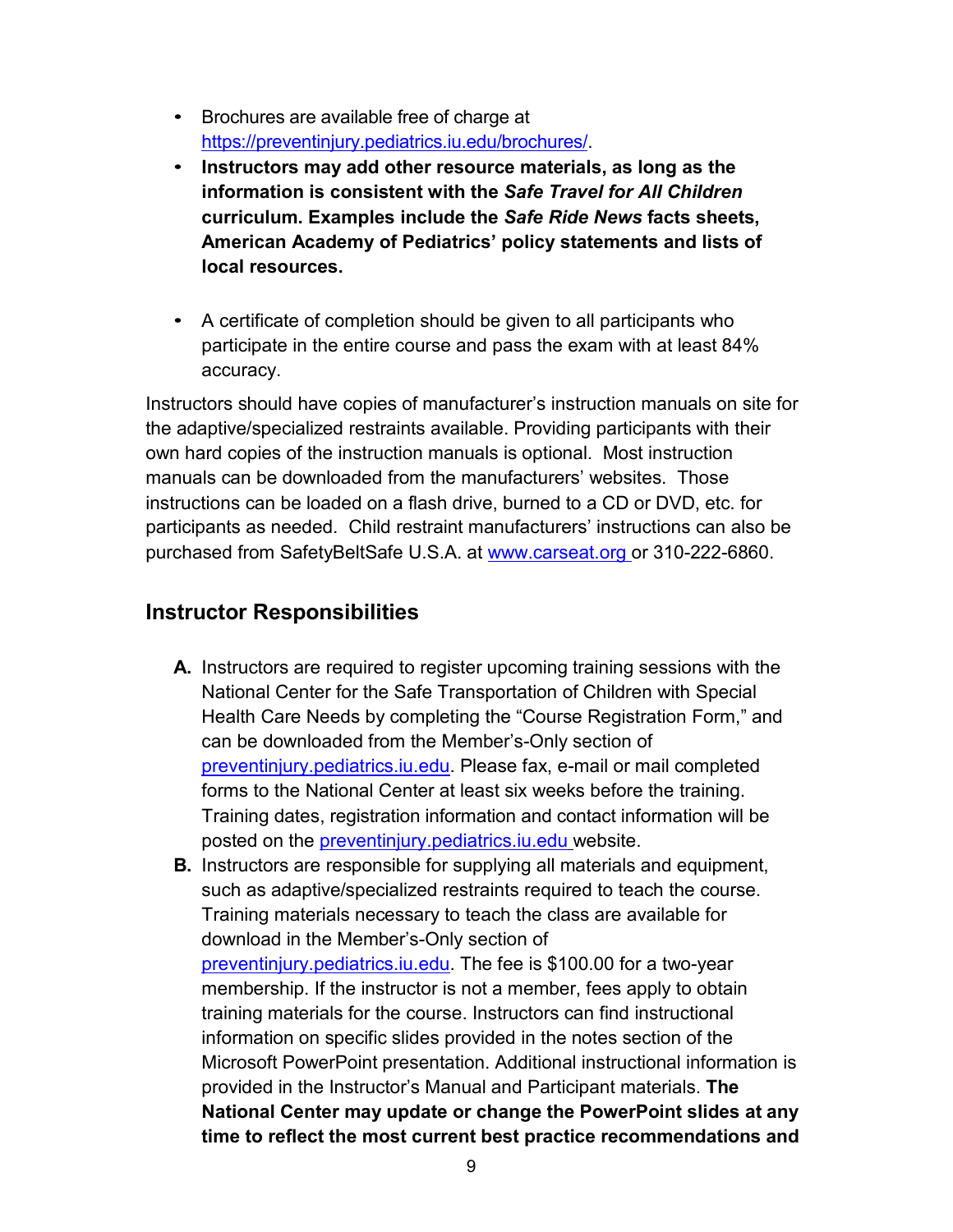**information. When changes are made, instructors are notified via email and the new slides are posted in the member's section of**  [preventinjury.pediatrics.iu.edu](https://preventinjury.pediatrics.iu.edu/)**. Instructors are responsible for staying up-to-date on current recommendations and noting changes in manufacturer instructions not reflected in the PowerPoint slides, when appropriate.**

- **C.** Instructors may not adapt the PowerPoint presentations from the *Safe Travel for All Children* course without permission. If an instructor wishes to use pictures and/or information from the PowerPoint presentation, Instructor's Manual, or Participant materials to present publicly or in written form, they must receive written permission from the National Center and make the appropriate citations. **Photos of children contained in the slides may only be used for** *Safe Travel for All*  **Children.** Instructors may supplement the PowerPoint presentation with their own case study or misuse slides - as long as the slides do not in any way contradict the concepts and recommendations provided in the *Safe Travel for All Children* curriculum.
- **D.** Instructors are required to arrange for participant interactions with children with special health care needs during the training, as allowed by local health department regulations (i.e. Covid-19 restrictions). OT evaluation and delivery videos can supplement family visits at this time and are available in the Instructor/Member pages at [preventinjury.pediatrics.iu.edu.](https://preventinjury.pediatrics.iu.edu/) Family visits usually occur on day two of the class so that participants are able to apply their knowledge of restraints and positioning when addressing the transportation needs of the children present. Instructors may also contact staff at the National Center for the Safe Transportation of Children with Special Health Care Needs (1-800-755-0912) for tips on arranging family visits.
- **E.** Once the training is complete, please email, fax, or mail a copy of the class roster, exams, exam scores, proficiency skills positioning/installation checklists, copies of the signed Release of Information forms and class evaluations to the National Center. The release of information allows the National Center to forward the list of participants to Safe Kids Worldwide. The participants' profiles will be updated on [cert.safekids.org](http://cert.safekids.org/) to reflect that they successfully completed the training. Participants who do not pass the exam will not be posted as a resource on the Safe Kids website. The Automotive Safety Program's website, [preventinjury.pediatrics.iu.edu](https://preventinjury.pediatrics.iu.edu/) also has a direct link to the Safe Kids website under the Special Needs Technician Database link. A database of instructors is available at *preventinjury.pediatrics.iu.edu.*

#### **Instructor Renewal**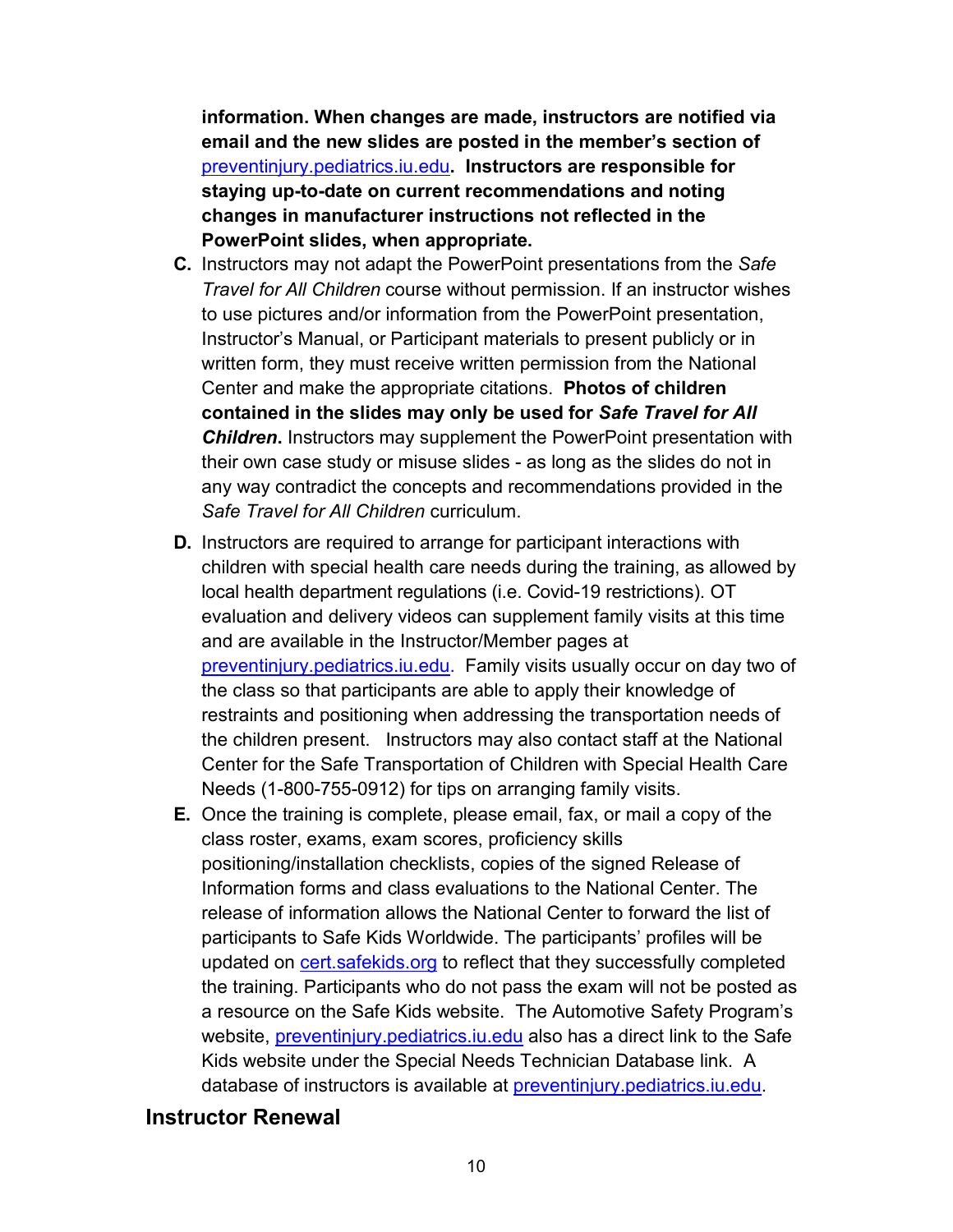Instructors are required to renew their instructorship with the National Center after two years have elapsed from the time of initial application and acceptance. If instructors wish to continue teaching the course and renew their instructorship the following requirements apply:

- Must have taught at least one *Safe Travel for All Children* course within the last two years.
- Must **be employed** in a position that requires transportation evaluations of children with special health care needs and must demonstrate continued clinical experience in the field.
- Must have completed instructor renewal application.
- Must have completed instructor renewal exam with 84% accuracy.

Instructors will receive an Instructor Renewal Packet from the National Center in the fall of their expiration year. **It is important to update your contact information in order to receive renewal information.**

• **Exceptions are considered during the Covid-19 pandemic. Contact the National Center for information.**

# <span id="page-10-0"></span>**Administering the Exam**

The written exam is comprised of 50 multiple choice and matching questions, some of which are case studies. Participants are given an hour to complete the exam and are required to pass with 84% accuracy. The exam is "open-book" and participants are encouraged to use all available course materials to assist them. The classroom should be quiet during testing and provisions made for those participants who require special accommodations.

After exams are distributed, participants should write their name and the date at the top. They can circle their responses directly on the exam in either pencil or pen.

An exam key is provided in the instructor materials (via email at this time). After the exams are graded, instructors can discuss the results with the participants in a private location.

Instructors have the option of administering the exam as a 'take home' exam. Instructors wishing to do this should give the participants copies of the exam at the conclusion of day one. Participants should be advised to work alone and return the exam the next day. Instructors can grade the exam and review it with participants during a break.

Participants who do not pass the exam should contact the National Center directly for a retest exam, which will be administered via mail or e-mail by the National Center no sooner than a month after the end of the course.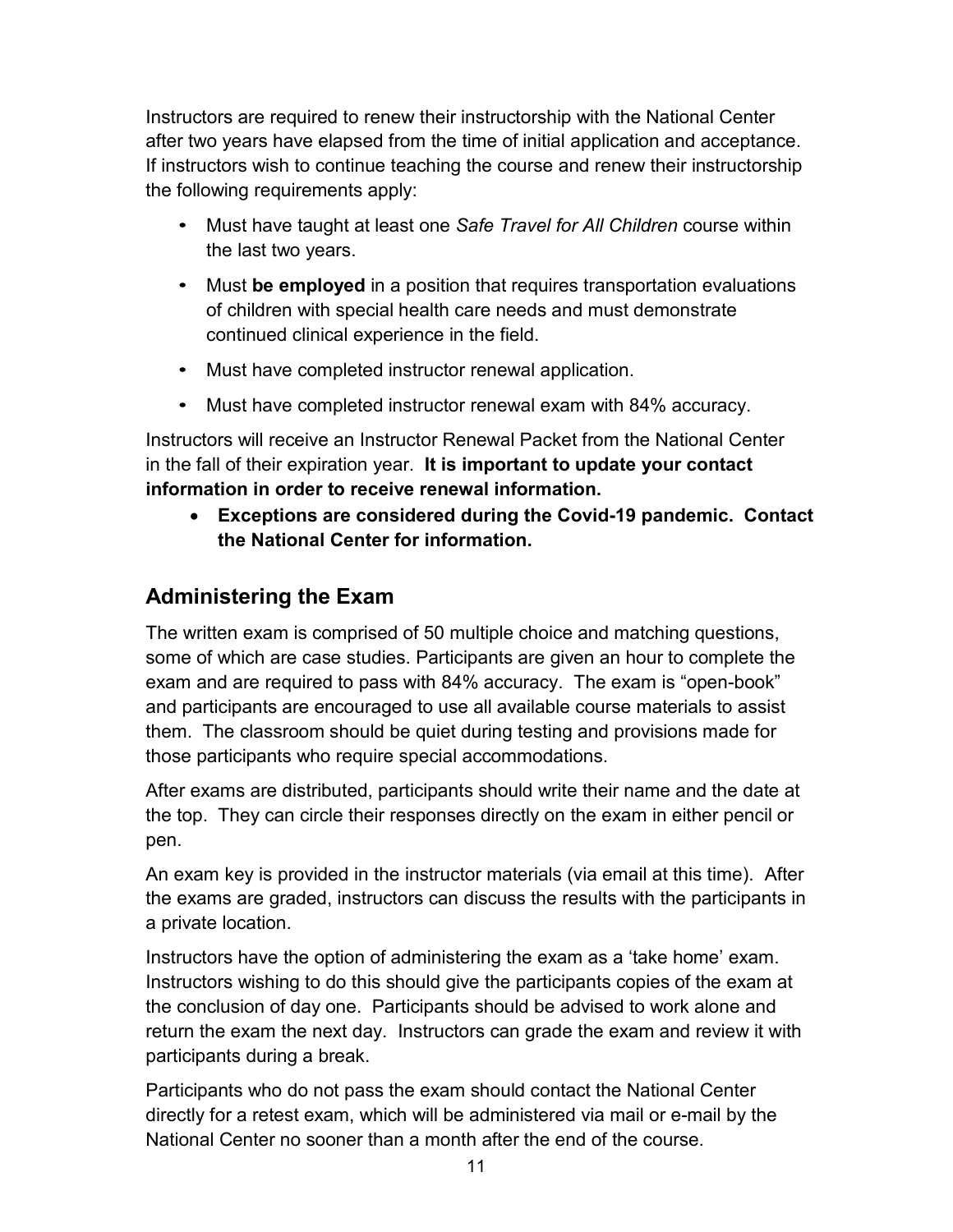# **Members-Only**

A Members-Only section of [preventinjury.pediatrics.iu.edu](https://preventinjury.pediatrics.iu.edu/) was developed as a resource for instructors of *Safe Travel for All Children*. The section contains materials that can be downloaded, including the Instructor's Manual, Participant's Manual and all the forms necessary to complete the training. It also has supplemental information, including crash-test footage of child restraints on ambulance cots, descriptive case studies, and FAQ's.

Instructors are encouraged to join the Members-Only section as a means to access materials and information more easily. A fee of \$100 is required to join for a two-year period. Instructors who are not members must contact the National Center for all training materials, pay a fee for materials, and will not have access to the supplemental resources.

To register, go to [preventinjury.pediatrics.iu.edu.](https://preventinjury.pediatrics.iu.edu/) Click on "Adaptive Needs" along the top of the banner on the home page. On the "Adaptive Needs" page, click "Member Registration" on the left side of the page. Complete the on-line application. Submit the application, which will generate an email notifying the National Center. Once the National Center verifies you are a current instructor, you will be notified via email that you are a member. At this time, checks and money orders are the only forms of payment that can be processed. Checks and money orders should be made payable to Indiana University.

# <span id="page-11-0"></span>**Advisory Board**

In October 2013, the National Center distributed a survey to all current instructors of the *Safe Travel for All Children* curriculum. Of the 34 instructor surveys sent, 21 were returned allowing us to gather valuable information regarding how we can improve the curriculum and better meet your needs. An overwhelming majority of respondents feel an advisory board of instructors to review and contribute suggestions concerning the curriculum would be beneficial.

The initial advisory board was comprised of four instructors representing varied disciplines and geographic regions. Criteria for selection and future responsibilities will evolve with feedback from the advisory board.

• If you are interested in joining the *Safe Travel for All Children* Advisory Board – contact the National Center for information.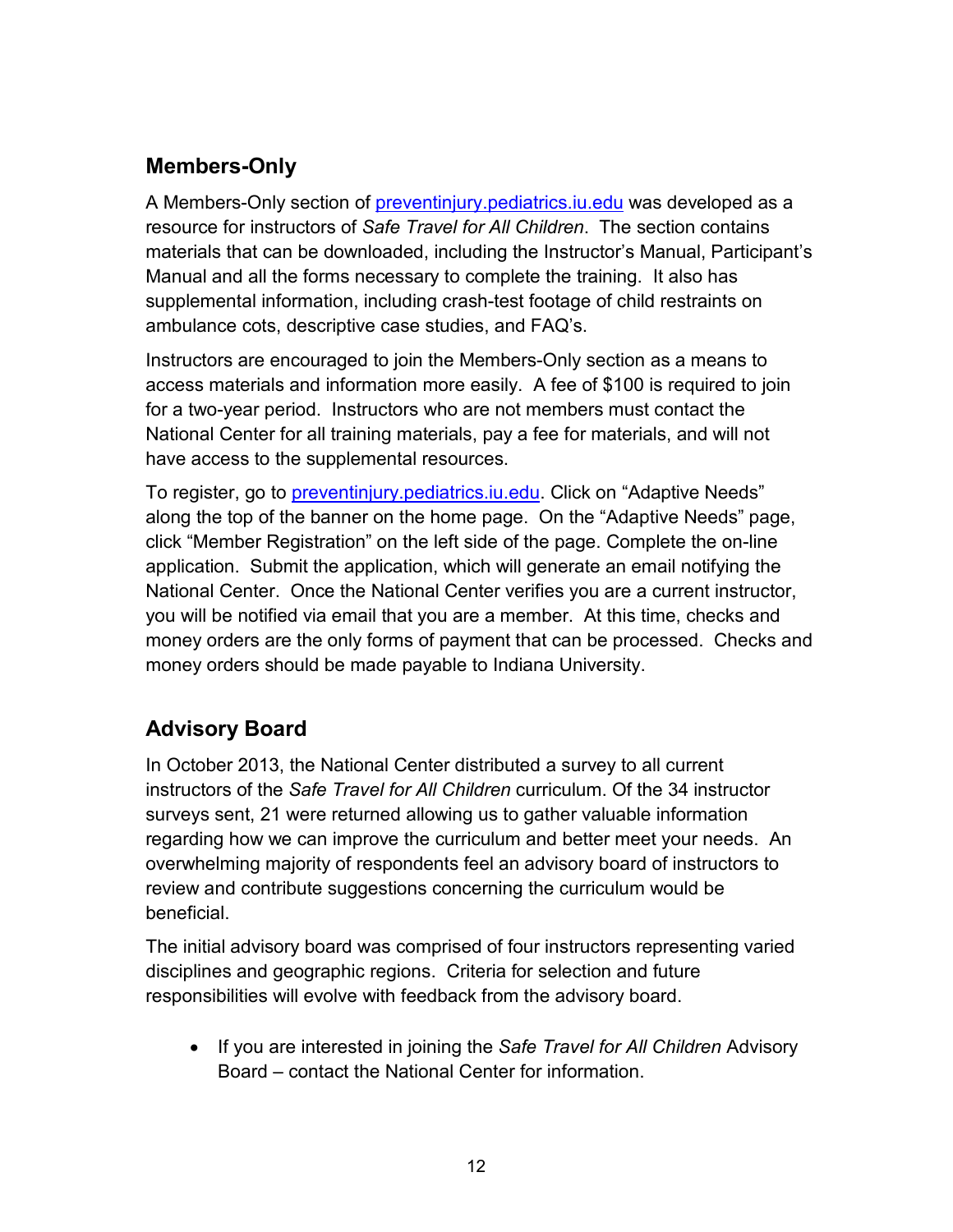# **PowerPoint Presentations**

## *Introduction*

**Overview:** This introduction presentation provides participants with information related the training and details for the course.

**Length:** 10 minutes

**Materials**: PowerPoint slides.

**Exercise:** Ice breaker of instructor's choice (optional)

# *Medical Conditions and Procedures*

**Overview**: This presentation introduces participants to a number of medical conditions that can impact how children are transported and provides considerations for restraint selection for those conditions.

**Length**: 90-120 minutes for the lecture and introduction to the case study exercise

**Materials**: PowerPoint slides.

### *Case Studies*

**Overview**: This presentation follows the Medical Conditions and Procedures with application of general restraint options presented with specific diagnoses. For example, children with developmental dysplasia of the hip *(*DDH) will have considerations similar to those of children in hip spica casts; children with fragile X may exhibit behaviors similar to some children with Down syndrome and to some children with autism spectrum disorder.

The five case studies included for discussion in this exercise are:

- Developmental dysplasia of the hip *(DDH*)
- **Omphalocele**
- Halo traction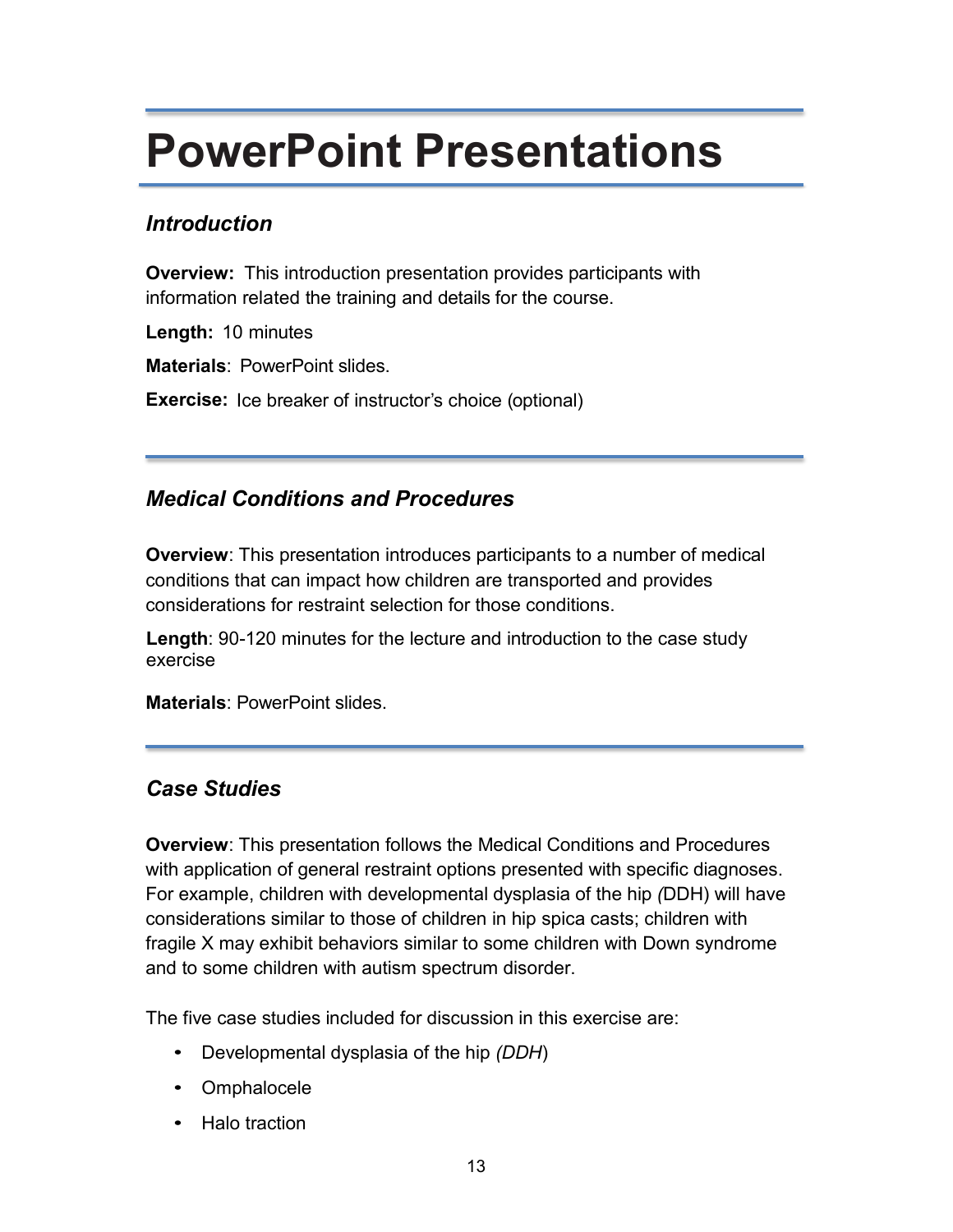- Fragile X
- Spinal muscular atrophy (SMA)

**Length**: 5 minutes for the lecture and 20-30 minutes for the exercise

**Materials**: PowerPoint slides. Case study handouts

#### **Exercise**: Case study exercise

Divide the class into groups and pass out descriptions of case studies to each member of the group. Allow the group approximately 15 minutes to discuss their case studies and address the two questions at the bottom of the case study handout. If your class is smaller, you may give each group more than one case study.

- 1. What characteristics will a child with this condition have that may affect how he or she are transported?
- 2. What are some general guidelines to consider when transporting a child with this condition? (You do not have to give specific restraint names, only general categories.)

Guidelines should be very general, take into consideration how the child's needs will change with growth. Knowing specific restraints is not necessary; broad categories like car beds or large medical seats will suffice.

The group should select a spokesperson to share the group's discussion. First, the spokesperson should read a description of the medical condition then provide the class with the group's suggestions.

The case studies slides, which give an overview of each medical condition, photos of children and considerations for restraint selection can be shown at the same time as the group discussions to make sure relevant points are covered.

Participants may use their handouts of slides as a reference, however, should NOT use the *Reference Guide to Medical Conditions and Procedures* for this exercise since it contains considerations for restraint selection for the medical conditions highlighted in the Case Study Exercise. At the end of the exercise, give the participants handouts of the case study slides to put in their binders for reference.

# **Developmental Dysplasia of the Hip**

Emphasize that a child with developmental dysplasia of the hip can go through a series of procedures and treatments and can have special transportation needs for an extended period of time. Developmental dysplasia of the hip was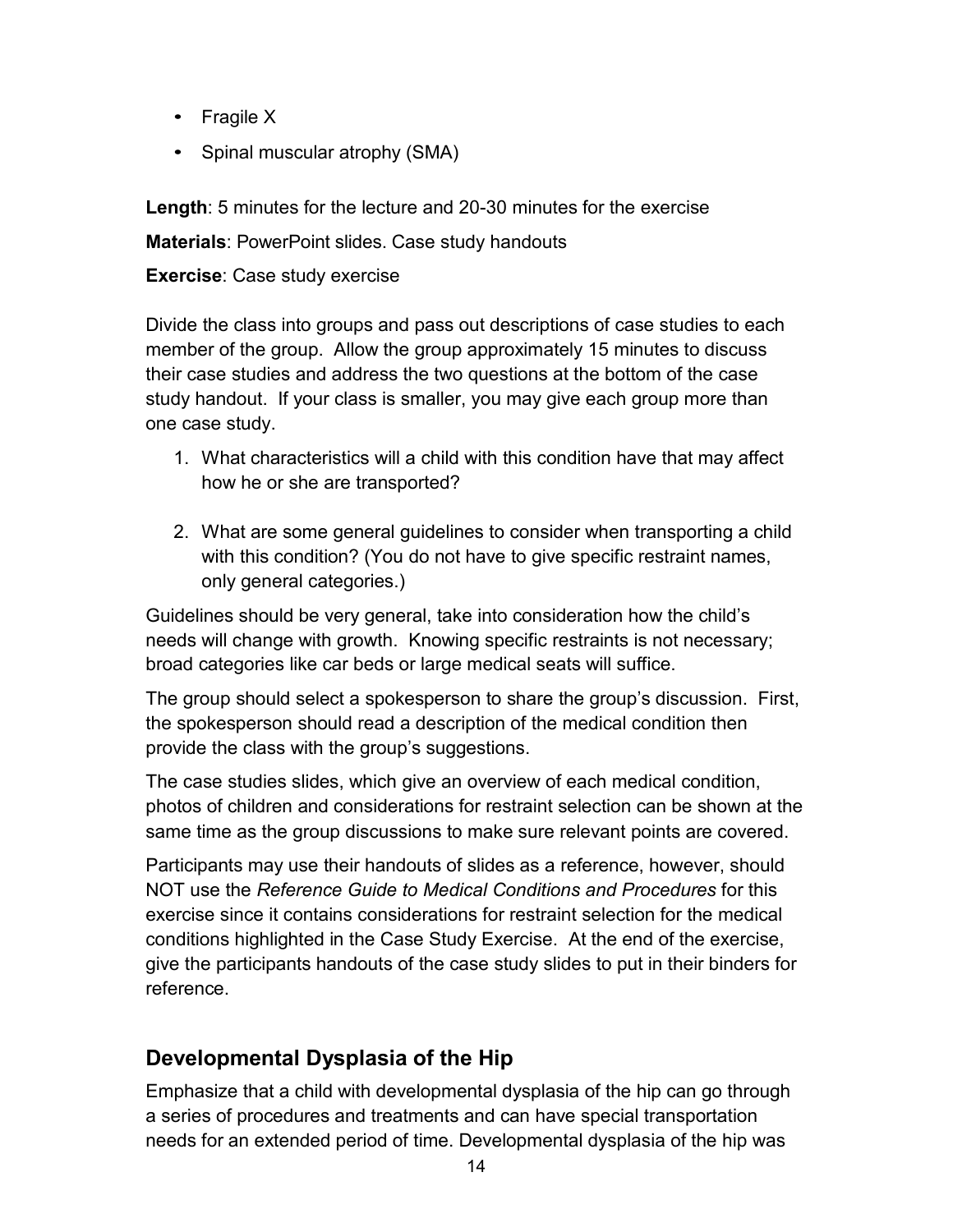previously known as CDH, congenital dislocated hip. The National Center has developed a fact sheet brochure that addresses commonly asked questions and provides recommendations for the safe travel of children in casts.

# **Omphalocele**

An omphalocele is a congenital abnormality in which the abdominal contents are outside the abdomen in a sac due to a defect in the development of the muscles of the abdominal wall. It occurs in approximately 1 in every 4,200 live births [Mai CT, Isenburg JL, Canfield MA, Meyer RE, Correa A, Alverson CJ, Lupo PJ, Riehle‐Colarusso T, Cho SJ, Aggarwal D, Kirby RS. National population‐based estimates for major birth defects, 2010–2014. *Birth Defects Research.* 2019; 111(18): 1420-1435]. Many infants with an omphalocele have other birth defects, including genetic problems affecting the spine, heart, and digestive system.

Typically, small omphaloceles are surgically repaired after birth. Large omphaloceles are surgically repaired over a period of time so that the child can grow, and the abdominal cavity can accommodate the organs.

Until repaired, care must be taken to protect the exposed organs from injury.

# **Halo Traction**

Halo traction is generally applied by screwing the head piece into the skull. The length of application time varies with treatment type.

To position a harness over a child's shoulders, the harness usually must be routed through the frame of the halo instead of outside the frame.

# **Fragile X**

Fragile X is included for discussion because it is the most common form of inherited cognitive disability [Prevalence: 1 in 11,000 females and about 1 in 7,000 males (Hunter J, Rivero-Arias O, Angelov A, Kim E, Fotheringham I, Leal J. Epidemiology of fragile X syndrome: a systematic review and meta-analysis. Am J Med Genet A. 2014 Jul 164A(7): 1648-58).] Discuss implications for educating the mother of the child since the disorder is most commonly passed down maternally.

# **Spinal Muscular Atrophy (SMA)**

Spinal Muscular Atrophy is a motor neuron disease characterized by muscle wasting and motor impairment. The nerves do not conduct impulses to the muscles in a normal manner. Usually, the muscles closest to the trunk are most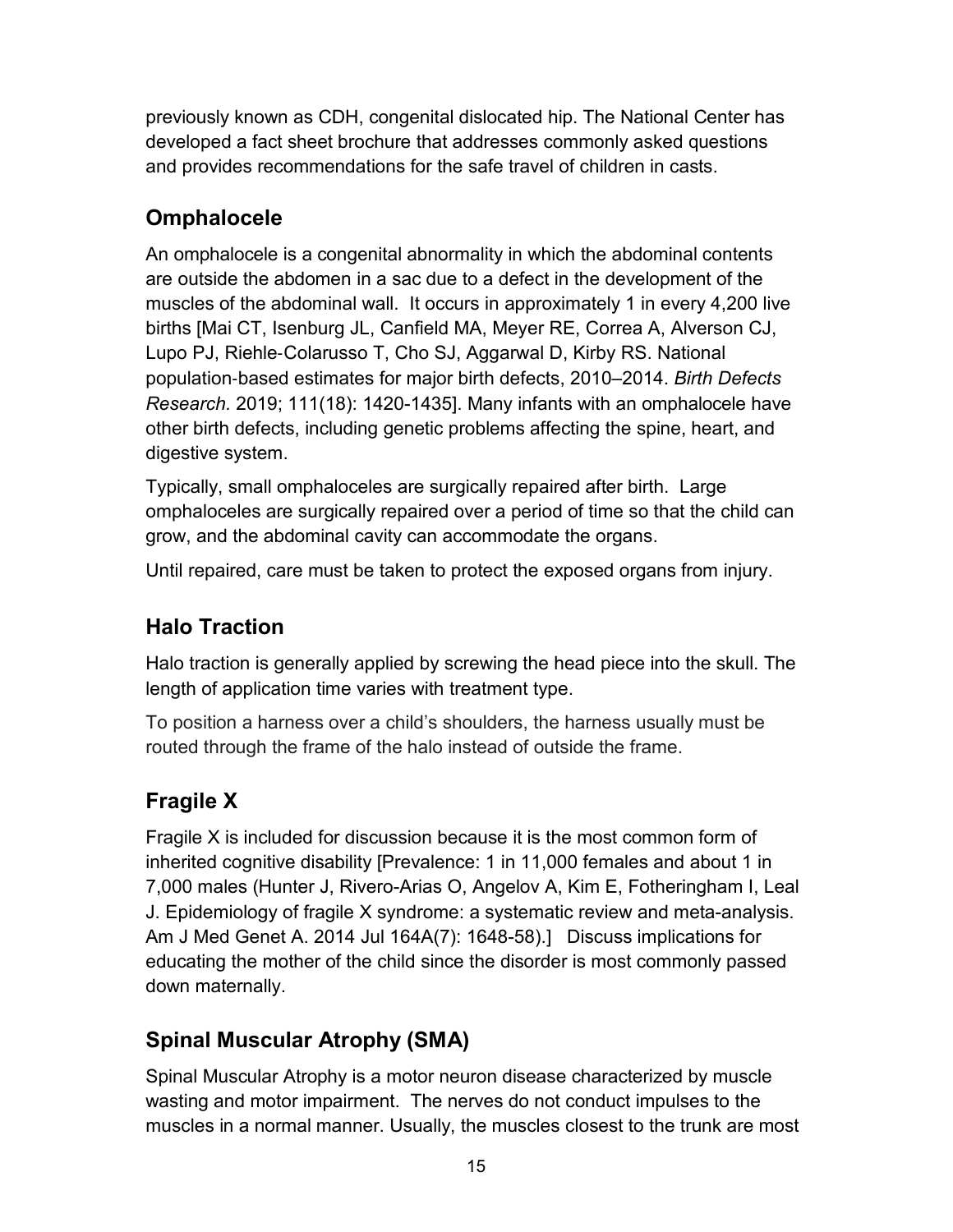affected. Approximately 1 in 6,000 to 1 in 10,000 children are born with SMA [National Human Genome Research Institute]. Life expectancy can be 2-3 years, although a child with Type III, a less severe form, may survive to early adulthood.

There are varying degrees of severity of SMA. Children diagnosed with SMA may have severe hypotonia, respiratory problems, and feeding issues. Intellect and sensation are not affected.

# *Conventional Restraints*

**Overview:** This presentation will introduce basic concepts and guidelines for restraint selection and considerations for selecting conventional restraints for children with special health care needs **Length:** 30-45 minutes **Materials:** PowerPoint slides with Misuse exercise at end.

# *Car Beds/Spica/Jefferson*

**Overview:** This presentation will introduce car beds, restraints for casting (including Spica casts), and the Jefferson (for children with omphaloceles) with considerations for selecting adaptive restraints for children with special health care needs

**Length:** 45 minute presentation with 1-2 hours positioning and installation

**Materials:** PowerPoint slides and Proficiency Skills Checklist 1. Angel Ride, Dream Ride, Hope Car Bed. Optional - Jefferson, Wallenberg, Quokka. Enough dolls to position in each restraint, Folded sheet, Receiving blankets and cloth diapers, Foam rolls, Variety of passenger vehicles, Restraint manuals/instructions, LATCH manuals.

#### **Exercise:** Positioning Proficiency Skills Checklist 1

The purpose of this exercise is to provide participants with an opportunity to learn more about the restraints by positioning dolls in them. It is also a chance for you to answer questions and address issues about the restraints. Participants can work in small groups of 2-3 and should be allowed time to practice before being checked off on each restraint. In order to break up the amount of time listening to the PowerPoint presentation, you may stop lecturing after car beds; have participants complete those portions of the checklist; and then resume lecturing. Allow participants to refer to their course materials and the instruction manuals for each restraint during the exercise.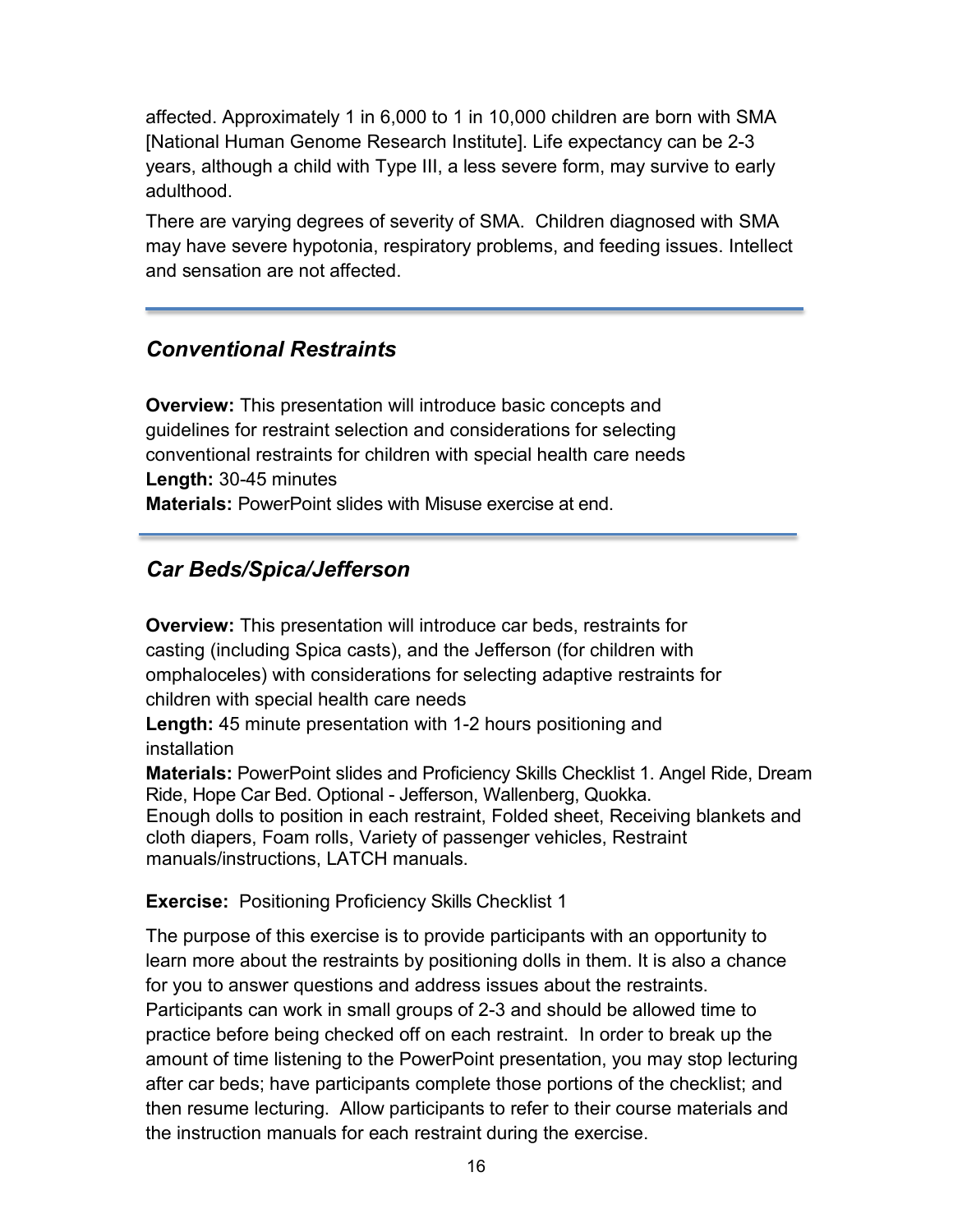Make sure participants have been given a copy of the checklists in their course materials and ask them to pull out the applicable checklist at the beginning of each exercise. There are a total of 3 different checklists. The first one is for positioning and installation of car beds; the second is for positioning and installation of large medical seats; and the third is for positioning and installation of adaptive boosters and vests.

"Other" field: If you do not have the restraints listed, you can substitute another restraint or add an additional restraint, depending on class time and interest. Write in the name of the restraint(s) you will be using in the space(s) provided. Instruct the participants to sign and date the bottom of the checklist. There are items listed on the checklists that the participants will need to discuss or demonstrate for you. For example, participants will need to state 1-2 medical conditions for which the restraint would be an option and state the weight and height limits of the restraint. After the participants have completed each item successfully, initial the lines next to the items.

Some items on the checklist do not apply to all of the restraints (e.g. only medical seats are "set up") but participants should be prepared to explain why those items aren't applicable. Collect the checklists after the exercise is finished. After the training is completed, document completion on the class roster spreadsheet and send it to the National Center.

#### **Exercise:** Installation Proficiency Skills Checklist 1

The purpose of this exercise is to provide participants with an opportunity to learn more about the restraints by installing them in a variety of vehicles. It is also a chance for you to answer questions and address issues about the restraints. Participants can work in small groups of 2-3 and should be allowed time to practice before being checked off on each restraint. Allow participants to refer to their course materials and the instruction manuals for each restraint during the exercise.

Make sure participants have been given a copy of the checklists in their course materials and ask them to pull out the applicable checklist at the beginning of each exercise. Instruct the participants to sign and date the bottom of the checklist. After the participants have completed each item successfully, initial the line next to the items.

Require participants to install the restraints in a number of vehicles instead of just one or two. You can either rotate to the participants or have participants rotate to stations, e.g., Dream Ride station, Roosevelt station. If you opt to use stations, make signs designating each station so that participants can find each of the restraints more easily. Although participants can practice with all of the large medical seats available at the training, they should select those that are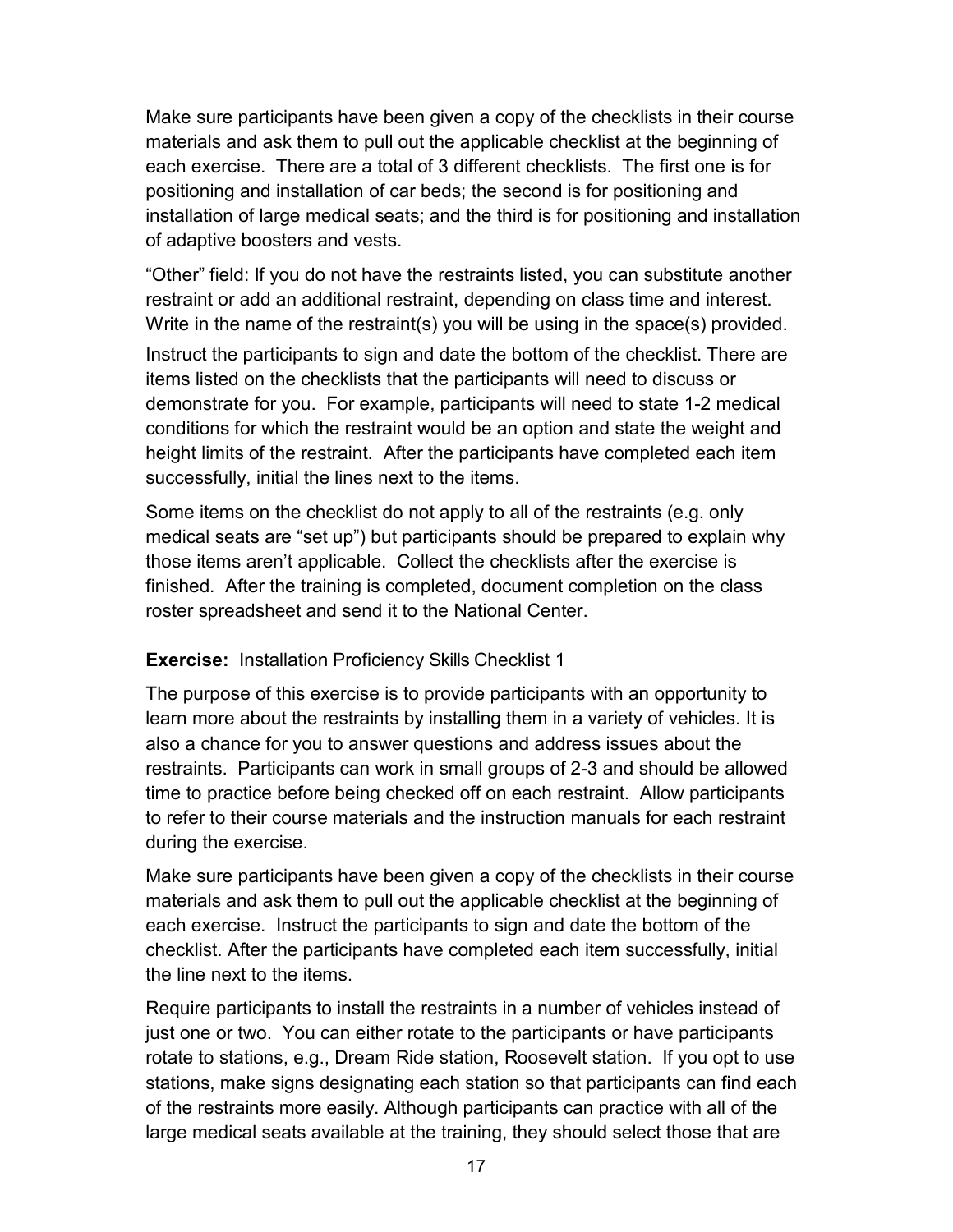more commonly used in their facilities or communities for installation check-offs.

Some items on the checklist do not apply to all of the restraints (e.g., Car beds do not have LATCH.) but participants should be prepared to explain why those items aren't applicable.

You can use the Installation Proficiency Skills Checklist Key to assist you during the exercise. The key is included in the instructor forms and materials.

# *Large Medical Seats*

**Overview:** This presentation will introduce Large Medical Seats with considerations for selecting adaptive restraints for children with special health care needs

**Length:** 45 minute presentation with 1-2 hours positioning and installation

**Materials:** PowerPoint slides and Proficiency Skills Checklist 2. IPS car seat, Roosevelt, Spirit. Optional – Special Tomato, Recaro Defender. Enough dolls to position in each restraint, Folded sheet, Receiving blankets and cloth diapers, Foam rolls, Variety of passenger vehicles, Restraint manuals/instructions, LATCH manuals.

#### **Exercise:** Positioning Proficiency Skills Checklist 2

Instruct the participants to complete the Positioning Proficiency Checklist with three large medical seats. Although participants can practice with all of the large medical seats available at the training, they should select those that are more commonly used for check-offs.

To save time, you can allow participants to complete the positioning portion of the exercise during the installation check-offs.

You can use the Positioning Proficiency Skills Checklist Key to assist you during these exercises. The key is included in the instructor forms and materials.

#### **Exercise:** Installation Proficiency Skills Checklist 2

The purpose of this exercise is to provide participants with an opportunity to learn more about the restraints by installing them in a variety of vehicles. It is also a chance for you to answer questions and address issues about the restraints. Participants can work in small groups of 2-3 and should be allowed time to practice before being checked off on each restraint. Allow participants to refer to their course materials and the instruction manuals for each restraint during the exercise.

Make sure participants have been given a copy of the checklists in their course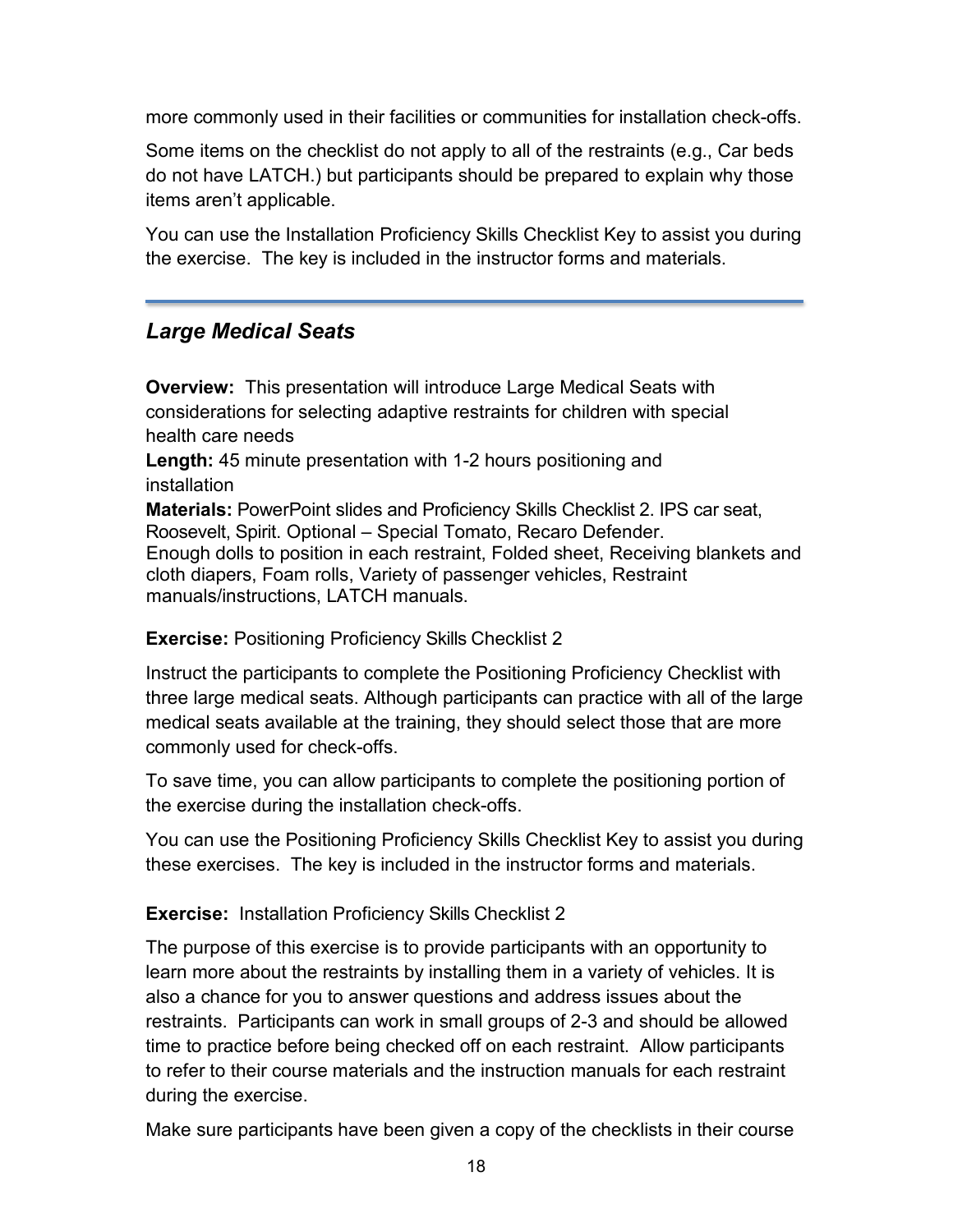materials and ask them to pull out the applicable checklist at the beginning of each exercise. Instruct the participants to sign and date the bottom of the checklist. After the participants have completed each item successfully, initial the line next to the items.

Require participants to install the restraints in a number of vehicles instead of just one or two. You can either rotate to the participants or have participants rotate to stations, e.g., Dream Ride station, Roosevelt station. If you opt to use stations, make signs designating each station so that participants can find each of the restraints more easily. Although participants can practice with all of the large medical seats available at the training, they should select those that are more commonly used in their facilities or communities for installation check-offs.

Some items on the checklist do not apply to all of the restraints (e.g., Car beds do not have LATCH.) but participants should be prepared to explain why those items aren't applicable.

You can use the Installation Proficiency Skills Checklist Key to assist you during the exercise. The key is included in the instructor forms and materials.

## *Adaptive Boosters and Vests*

**Overview:** This presentation will introduce Adaptive Boosters and Adaptive Vests with considerations for selecting adaptive restraints for children with special health care needs

**Length:** 45 minute presentation with 1-2 hours positioning and installation

**Materials:** PowerPoint slides and Proficiency Skills Checklist 3.The Churchill and at least one other example, such as the Recaro Monza Nova 2 Reha, or Carrot 3 Child Restraint and Carrot 3 Booster. EZ-ON vest, Lay Down EZ-ON Vest. Enough dolls to position in each restraint, Folded sheet, Receiving blankets and cloth diapers, Foam rolls, Variety of passenger vehicles, Restraint manuals/instructions, LATCH manuals.

#### **Exercise: Positioning Proficiency Skills Checklist 3**

Instruct the participants to complete the Positioning Proficiency Checklist with the Lay Down EZ-ON vest, Upright EZ-ON vest, and the Churchill.

To save time, you can allow participants to complete the positioning portion of the exercise during the installation check-offs.

You can use the Positioning Proficiency Checklist Key to assist you during the exercise. The key is included in the instructor forms and materials.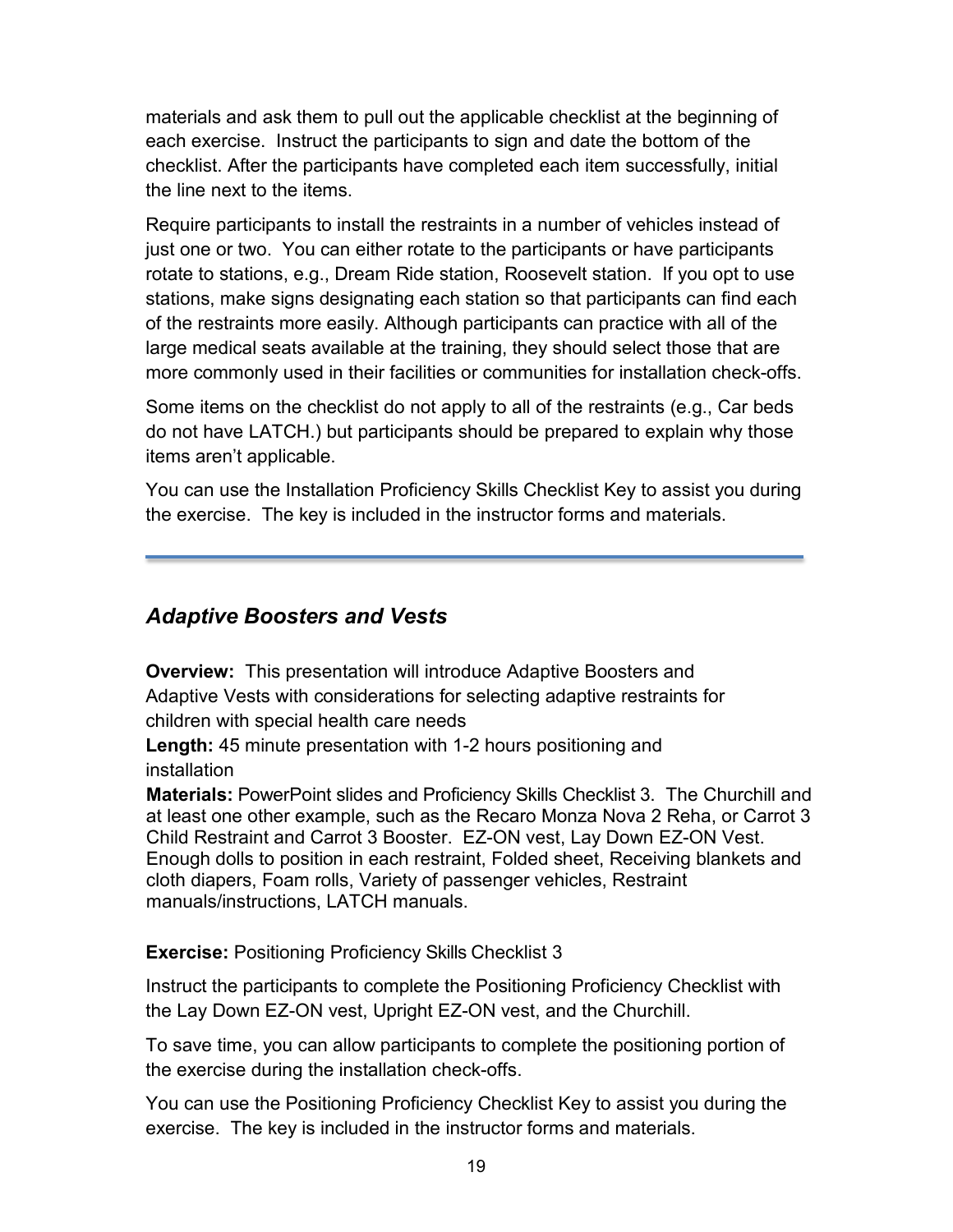#### **Exercise:** Installation Proficiency Skills Checklist 3

The purpose of this exercise is to provide participants with an opportunity to learn more about the restraints by installing them in a variety of vehicles. It is also a chance for you to answer questions and address issues about the restraints. Participants can work in small groups of 2-3 and should be allowed time to practice before being checked off on each restraint. Allow participants to refer to their course materials and the instruction manuals for each restraint during the exercise.

Make sure participants have been given a copy of the checklists in their course materials and ask them to pull out the applicable checklist at the beginning of each exercise. Instruct the participants to sign and date the bottom of the checklist. After the participants have completed each item successfully, initial the line next to the items.

Require participants to install the restraints in a number of vehicles instead of just one or two. You can either rotate to the participants or have participants rotate to stations, e.g., Dream Ride station, Roosevelt station. If you opt to use stations, make signs designating each station so that participants can find each of the restraints more easily. Although participants can practice with all of the large medical seats available at the training, they should select those that are more commonly used in their facilities or communities for installation check-offs.

Some items on the checklist do not apply to all of the restraints (e.g., Car beds do not have LATCH.) but participants should be prepared to explain why those items aren't applicable.

You can use the Installation Proficiency Skills Checklist Key to assist you during the exercise. The key is included in the instructor forms and materials.

### *The Role of the Rehabilitation Therapist*

**Overview:** This presentation provides participants with an occupational therapist's perspective on positioning challenges and positioning techniques associated with some children with special health care needs.

**Length:** 15 minutes for lecture and 1 hour for family visits

**Materials:** PowerPoint slides, Copy of Sample OT Evaluation Form, Copy of Sample OT Delivery Form, Copy of Sample Letter of Medical Necessity

**Exercise:** Family visits (or OT videos).

**In the time of Covid-19 pandemic, Family visits are not possible to complete at all locations. Videos of 2 OT evaluations, and 1 OT delivery**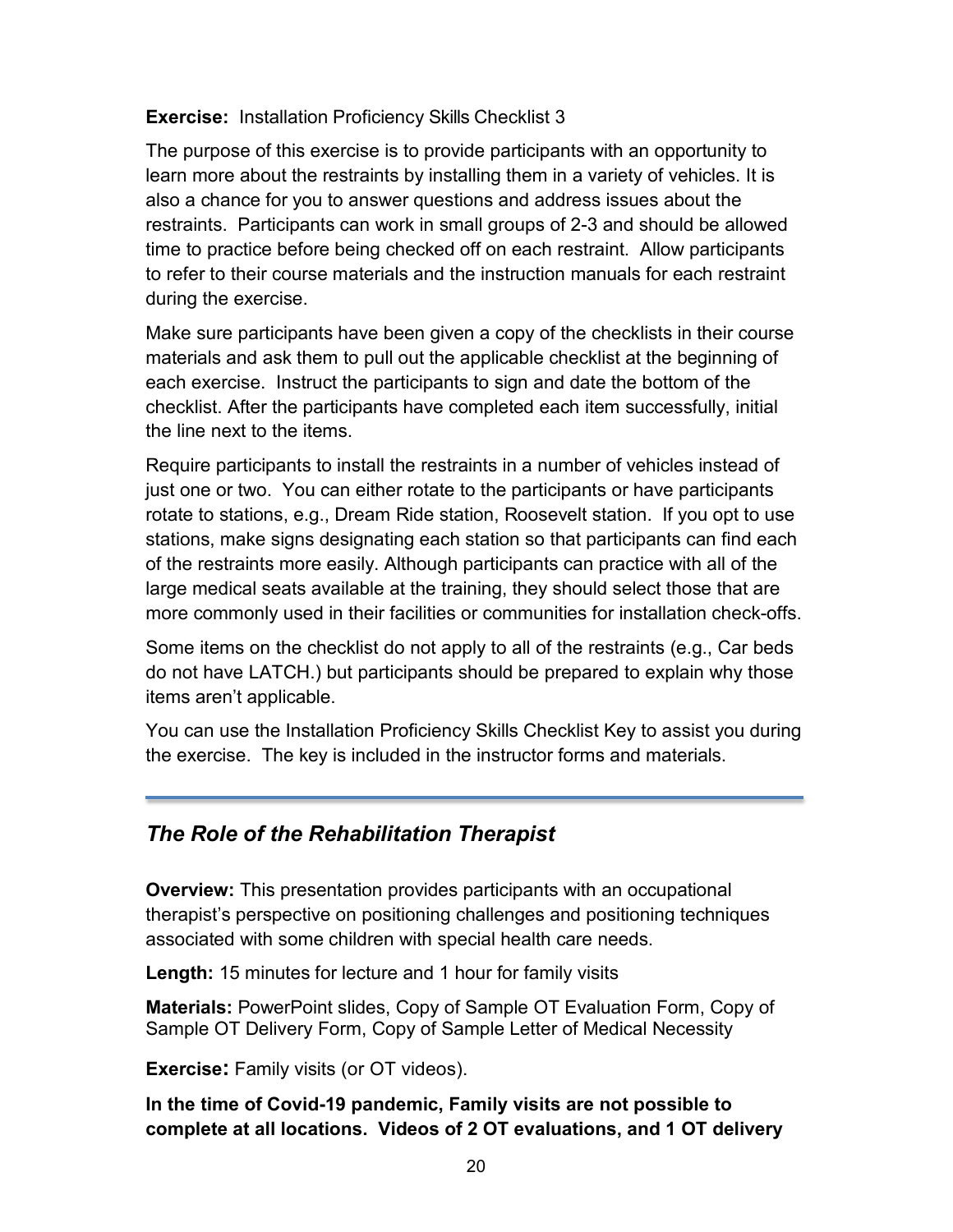**are available in the Members-Only/Instructor site to utilize in place of Family visits. It is recommended to pause and facilitate discussion and allow participants to apply some of the new knowledge during the videos, as they would during the in-person family visits.**

#### **Family visits are described here but do not have to be scheduled in conjunction with this chapter. Family visits are usually arranged during the second afternoon of the training. Allow 1 hour.**

#### **Exercise:** Family Visits

The purpose of this exercise is to provide participants with the opportunity to observe an evaluation of a child's transportation needs. It is usually conducted on the second day of the class in the afternoon. A description of the exercise has been inserted in this chapter since it is related to the role of the rehabilitation therapists, however the family visits do not have to directly follow this presentation.

Contact the National Center with any questions regarding arranging or conducting family visits.

Make sure families know what to expect during the visit and ask beforehand if they are willing to allow a brief physical evaluation of their child. Only family members and qualified pediatric health care providers who work with children with special health care needs (pediatricians, nurses, or therapists) should handle the children during the visit.

Explain that you have recruited local families who have children with special health care needs to visit your class. Before the families arrive, divide the class into small groups and assign each group a family. The number of groups will depend on the number of families you have arranged to visit.

You should lead the family visits and conduct the family interviews. Participants should observe quietly and provide feedback and assistance when asked. You can bring the participants into discussions by asking them for their ideas on what type of child restraint might be appropriate. A family member or caregiver should actually place the child in any of the restraints being evaluated.

You may use the sample OT Evaluation Form to interview the family and record relevant information about the child. If preferred, you may collect the information on another form or a piece of paper. Information obtained from the family should include the following:

- Child's diagnoses
- Child's weight, height, and age
- Current child restraint system
- Any transportation-related challenges